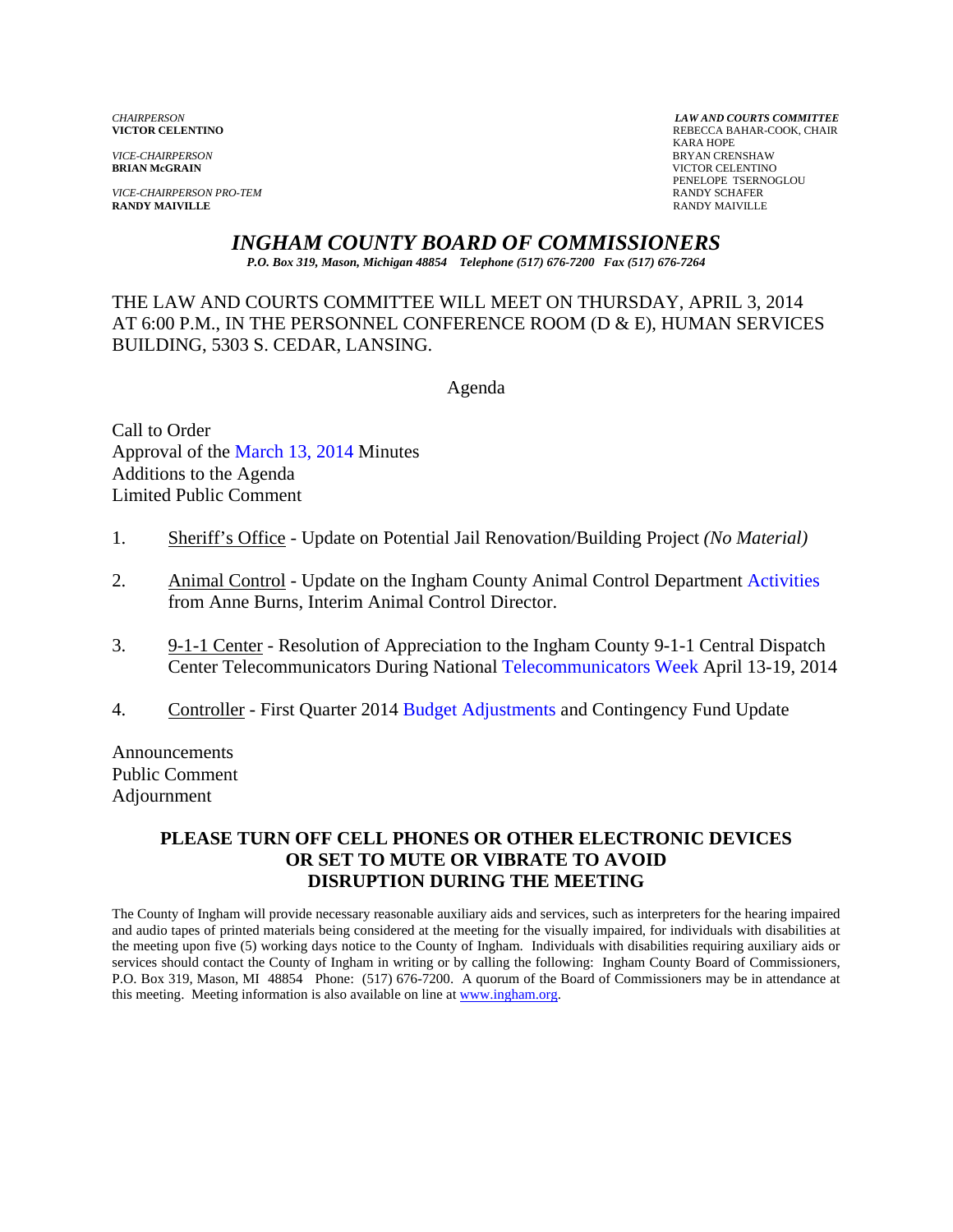#### LAW & COURTS COMMITTEE March 13, 2014 Draft – Minutes

<span id="page-1-0"></span>

| <b>Members Present:</b> | Rebecca Bahar-Cook, Kara Hope, Victor Celentino and Randy Maiville.                  |
|-------------------------|--------------------------------------------------------------------------------------|
| Members Absent:         | Bryan Crenshaw, Penelope Tsernoglou and Randy Schafer.                               |
| <b>Others Present:</b>  | John Neilsen, Barb Mastin, Lance Langdon, Sam Davis, Jennifer Shuster<br>and others. |

The meeting was called to order by Chairperson Bahar-Cook at 6:00 p.m. in the Personnel Conference Room "D & E" of the Human Services Building, 5303 S. Cedar Street, Lansing, Michigan.

#### Approval of the February 27, 2014 Minutes

MOVED BY COMM. CELENTINO, SUPPORTED BY COMM. MAIVILLE, TO APPROVE THE MINUTES OF THE FEBRUARY 27, 2014 LAW & COURTS COMMITTEE MEETING AS PRESENTED.

MOTION CARRIED UNANIMOUSLY. Absent: Commissioners Crenshaw, Tsernoglou and Schafer.

The minutes of the February 27, 2014 Law & Courts Committee meeting were approved as presented.

#### Additions to the Agenda

Late 4a. Resolution recognizing the achievements of Ingham Academy's 'Youth Advancement Through Athletics' Program

#### Limited Public Comment

None.

## MOVED BY COMM. MAIVILLE, SUPPORTED BY COMM. CELENTINO, TO APPROVE A CONSENT AGENDA FOR THE FOLLOWING ACTION ITEMS:

- 1. Probate Court Resolution Approving the Use of Contingency Funds for a Temporary Hire for Ingham County Probate Court
- 2. Sheriff's Office
	- a. Resolution to Accept a Michigan Municipal Risk Management Association Grant for the Ingham County Sheriff's Office Emergency Vehicle Operations Training
	- b. Resolution to Accept a Michigan Municipal Risk Management Association Grant for the Ingham County Sheriff's Office Supervisors Training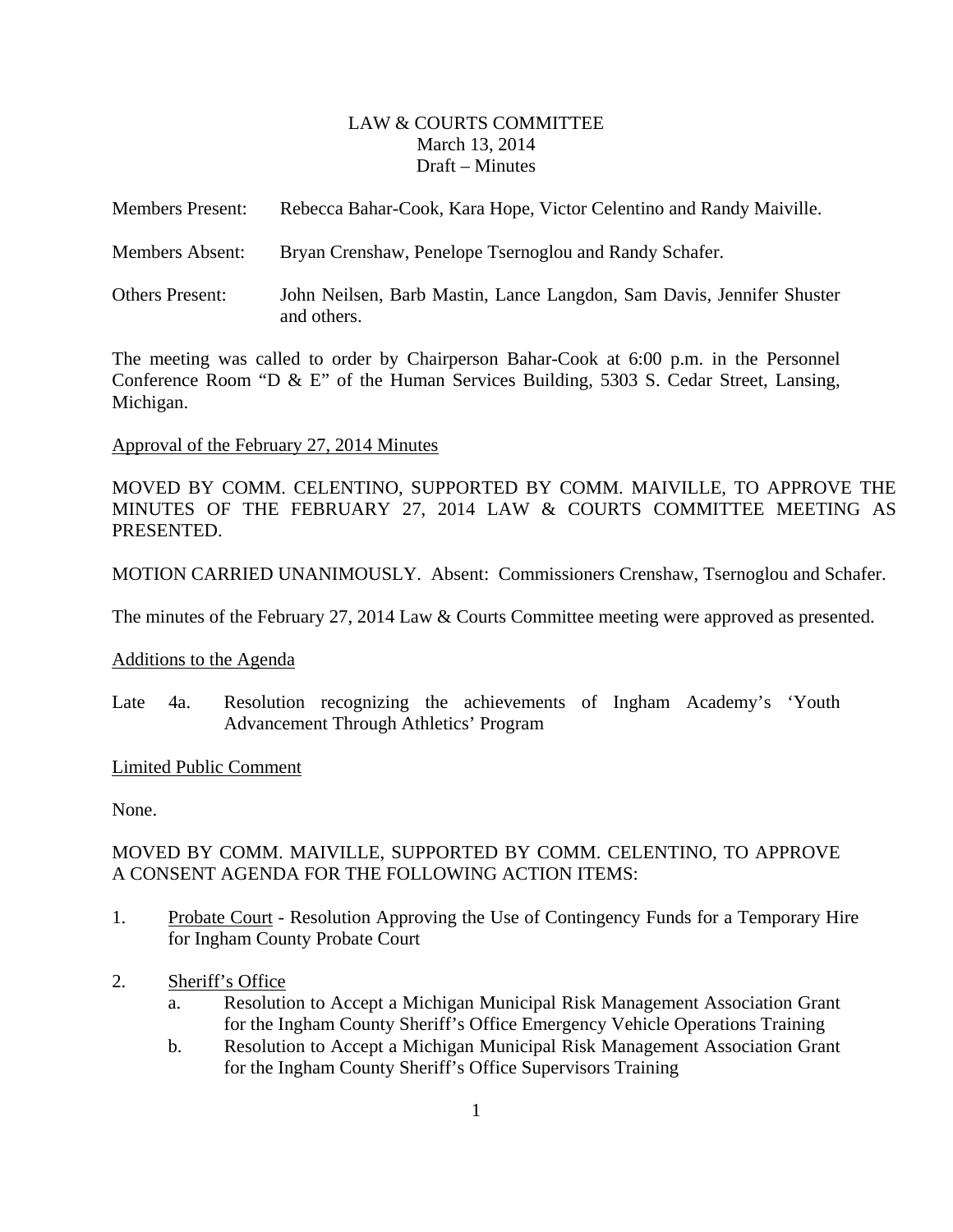- 4. Controller's Office
	- a. Resolution recognizing the achievements of Ingham Academy's 'Youth Advancement Through Athletics' Program.

MOTION CARRIED UNANIMOUSLY. Absent: Commissioners Crenshaw, Tsernoglou and Schafer.

# MOVED BY COMM. MAIVILLE, SUPPORTED BY COMM. CELENTINO, TO APPROVE THE ITEMS ON THE CONSENT AGENDA.

MOTION CARRIED UNANIMOUSLY. Absent: Commissioners Crenshaw, Tsernoglou and Schafer.

3. Health Department - Overview of Jail Medical Program by Barb Mastin and Krista Haven *(No Materials)* 

Barb Mastin and Krista Haven of the Ingham County Health Department and also Corrections Major Sam Davis of the Ingham County Sheriff's Department addressed the Committee. Ms. Mastin stated that at the request of Commissioner Deb Nolan, they would be giving an overview of the Jail Medical Program to both the Law & Courts Committee and the Human Services Committee.

Ms. Mastin stated that currently, there are five RN's, one LPN, two medical assistants, a contractual dentist and a nurse practitioner who provide services to the inmates at the Ingham County Jail. She said there is capacity for provider coverage for after hours as well.

Ms. Haven stated that they tend to almost 11,000 cases per year with the inmates and that includes acute and chronic needs. She said inmates needing further care are transported to either McClaren, Sparrow or Urgent Care. Ms. Haven also pointed out that there has been a 50% savings in pharmaceuticals over the past year as well.

A brief discussion was then held regarding the pros and cons of in-house medical services versus privatization.

Lastly, Chairperson Bahar-Cook asked if a revamping of the jail is conducted, would there be more available space to provide medical services to the inmates.

Major Davis stated that additional space for medical services could be a part of the future structure plan for the jail.

4. Controller's Office b. Updates on 9-1-1 by Lance Langdon and John Neilsen (Additional Information)

Lance Langdon, Ingham County 911 Director, addressed the Committee with an update from Central Dispatch. Highlights from the update included:

-Three new staff members were hired and started on March  $10<sup>th</sup>$ . -Eleven oral boards are scheduled for March  $19<sup>th</sup>$  and  $20<sup>th</sup>$ .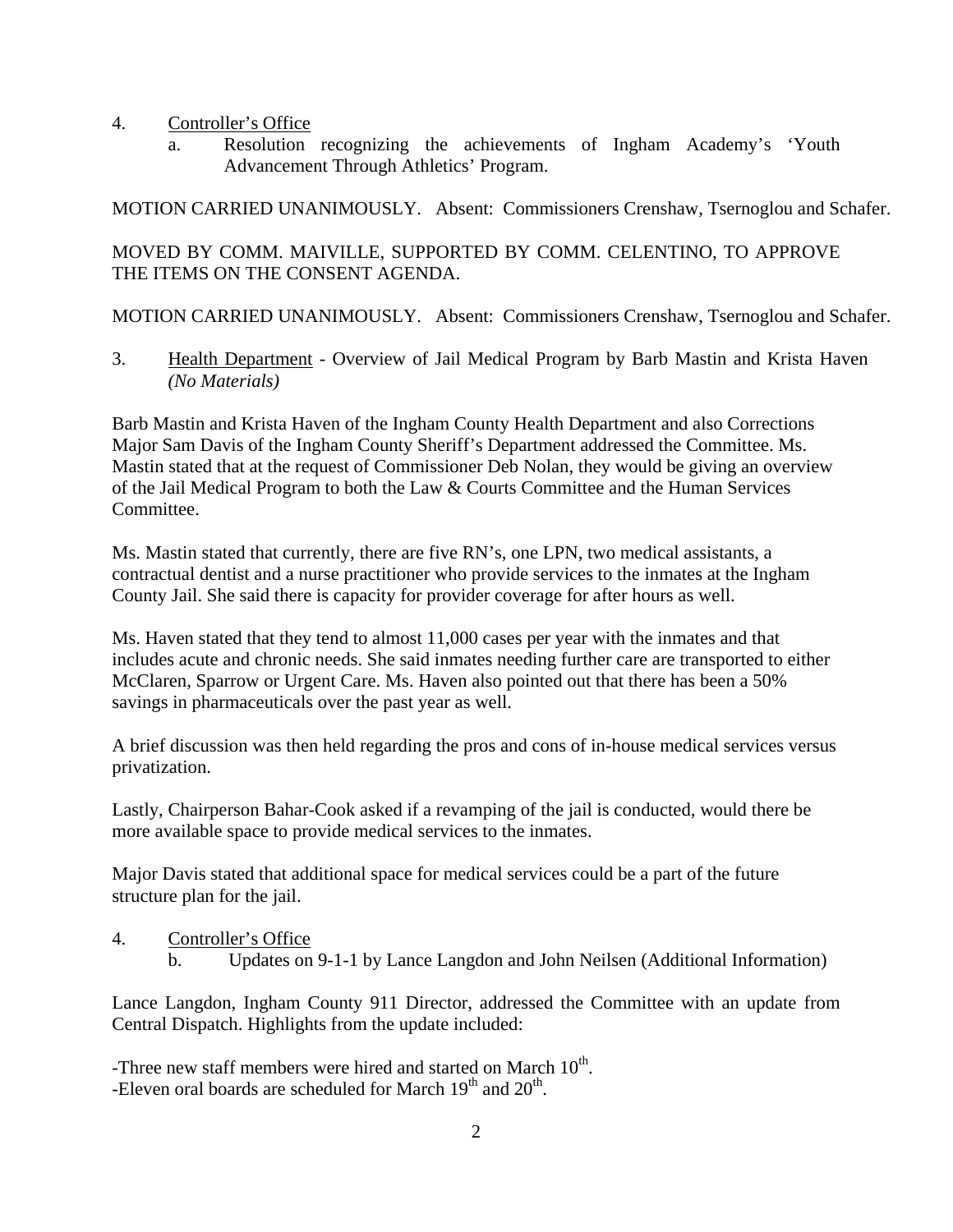-The new phone system is installed and working well.

-The contracts for the EMD program are at the County Attorney's office and Mr. Langdon said he expects to have the CAD contracts to them by early next week.

-Mr. Langdon said they are working on the 9-1-1 Centers pages of the County website and hopes to roll it out in the next few weeks.

Chairperson Bahar-Cook asked about morale in the Dispatch Center.

Mr. Langdon stated that morale is better and expects that the completion of the new technology advancements will help with that as well.

John Neilsen, Chief Deputy Controller, distributed a draft spreadsheet to the Committee members regarding Host B Equipment and Microwave Costs for Clinton, Eaton, Ingham and Livingston Counties. He stated that it is possible that instead of paying the \$60,000 back that was granted for the purchase, that the equipment can simply be transferred to another agency like Michigan State Police or Michigan State University for a grant-related purpose.

#### Announcements

Commissioner Hope gave a brief update on the condemnation of Life O'Riley Mobile Home Park and Campground. She stated that the park was now totally vacant and that the Board of Water and Light had turned the water off to the park. According to Commissioner Hope, the City of Lansing is trying to get Consumers Energy to turn the gas off, as well, to avoid any potential danger from someone possibly trying to steal gas pipe which could result in a gas leak. She also said the City of Lansing is in the process of condemning each individual mobile home. Lastly, Commissioner Hope stated that this condemnation process is being used as a "model" for other problem mobile home parks in the state.

Chairperson Bahar-Cook informed the Committee that she has asked the group from Ingham Academy to speak at a Lansing Rotary Club meeting in November.

Public Comment

None.

The meeting was adjourned at approximately 6:43 p.m.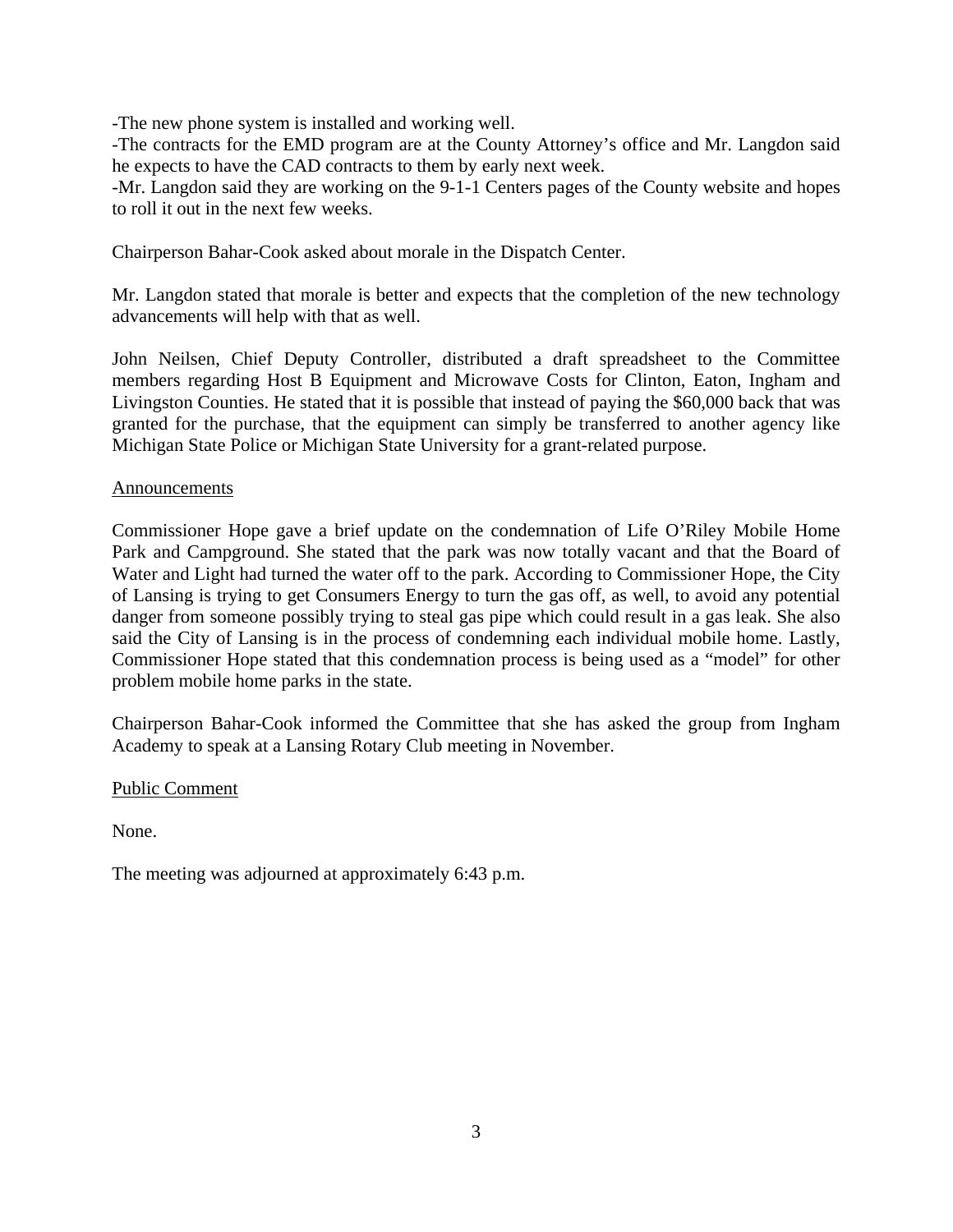# **APRIL 3, 2014 LAW & COURTS AGENDA STAFF REVIEW SUMMARY**

## **RESOLUTION ACTION ITEMS:**

#### **Discussion items:**

- *1. Sheriff's Office Update on Potential Jail Renovation/Building Project (no material)*
- *2. Animal Control Update on the Ingham County Animal Control Department activities from Anne Burns, Interim Animal Control Director*

#### **The Chief Deputy Controller is recommending approval of the following resolutions/actions:**

 *3. 9-1-1 Center - Resolution of Appreciation to the Ingham County 9-1-1 Central Dispatch Center Telecommunicators During National Telecommunicators Week April 13-19, 2014* 

This resolution by the Ingham County Board of Commissioners recognizes the week of April 13-19, 2014 to be National Telecommunicators week in Ingham County, in honor of the Ingham County 9-1-1 Telecommunicators for their crucial role in the protection of life and property, for the Public Safety Agencies and the Citizens of Ingham County (see attached for details).

 *4. Controller's Office - First Quarter 2014 Budget Adjustments and Contingency Fund Update*

This resolution would authorize the recommended adjustments to the Ingham County budget for the first quarter of fiscal year 2014. The total increase to the General Fund is \$1,161,004. (see attached memo for details)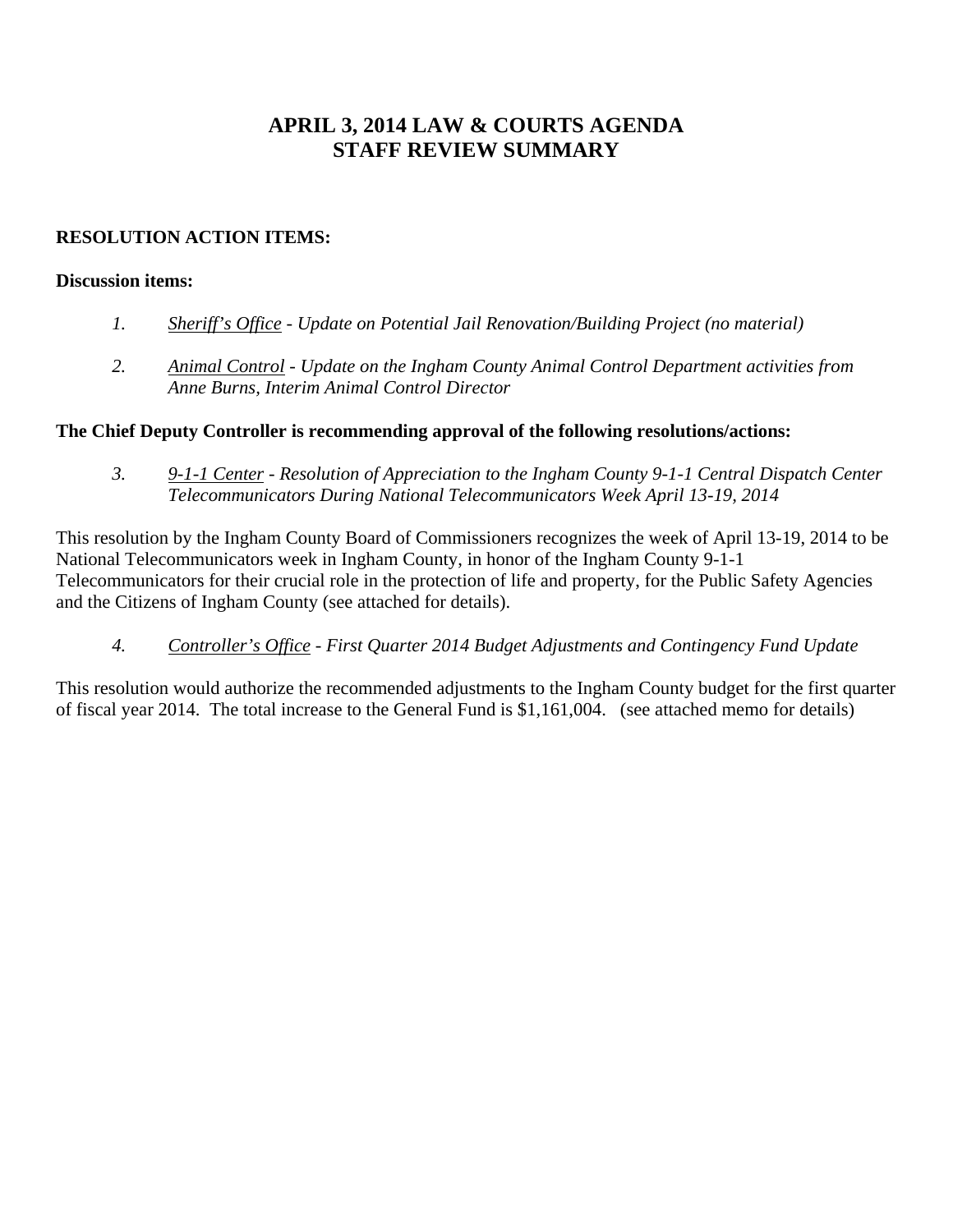# <span id="page-5-0"></span>**MEMO**

- To: Ingham County Board of Commissioners
- From: Anne M. Burns, Animal Control Interim Director
- CC: John Neilsen, Chief Deputy Controller
- Date: March 31, 2014
- RE: Department Updates

**New Shelter:** Phase I of building a new shelter has begun and the kick off meeting was held on February 25<sup>th</sup>. In attendance was the County Chief Deputy Controller, the Facilities Director, and the architects along with a member of Ingham County Animal Shelter Fund (ICASF). The preliminary discussion included what is needed, how much space will be used, what currently exists at the site and what changes will be necessary. The architect, two members of ICASF and I then toured the current Ingham County Animal Control (ICAC) facility and the discussion revolved around what currently works, what doesn't work, and determined the best flow of operations. The architect then followed up at the Annex building by taking measurements and is working on some preliminary drawings. The goal is to have all the drawings, models, plans and projected costs completed by the end of May. Once the costs are estimated we can determine how much fundraising will need to be done. ICASF members as well as staff members are extremely optimistic and excited about the potential of building a new facility.

\_\_\_\_\_\_\_\_\_\_\_\_\_\_\_\_\_\_\_\_\_\_\_\_\_\_\_\_\_\_\_\_\_\_\_\_\_\_\_\_\_\_\_\_\_\_\_\_\_\_\_\_\_\_\_\_\_\_\_\_\_\_\_\_\_\_\_\_\_\_\_\_\_\_

Life O'Riley: On February 22<sup>nd</sup> we were notified that the Life O'Riley (LOR) trailer park would be condemned and approximately 85 trailers would be red tagged. The shelter immediately went into emergency management mode and prepared for the worst. We anticipated numerous animals would be dropped off at the shelter or abandoned and left behind. We hoped for the best, but expected a disaster. The residents were advised they had 10 days to find alternate housing. Fortunately, a disaster was avoided and I truly believe it was because of the collaboration of a number of agencies. The Health Department took the lead along with the City of Lansing, Volunteers of America, Capital Area Humane Society (CAHS) and many many more. We attended three different community meetings and offered food and temporary sheltering assistance. We also offered people assistance with transporting their animal(s) to the shelter if they needed help.

CAHS offered free spay/neuter  $&$  free vaccination services for all LOR residents on Saturday, March  $1<sup>st</sup>$  and approximately 40 people took advantage of the program. CAHS began to set live traps up for the community cats in the park. Eaton County offered their assistance if needed. When the day came that everyone had to be out, we were there offering assistance and looking for any animals that may have been left behind. We only found two cats at that time. We continued to search the park and managed to get a hold of a maintenance worker at LOR who allowed us to walk thru the trailers to see if any animal was left behind. Our main concern was cats, pocket pets, fish, and reptiles – animals that won't make noise when you knock on the door. Happily no animals were left behind. All in all we took in 18 owner surrendered animals (8 dogs and 10 cats. Six animals are currently in temporary shelters (5 cats and 1 snake). We picked up 2 stray dogs and 2 stray cats.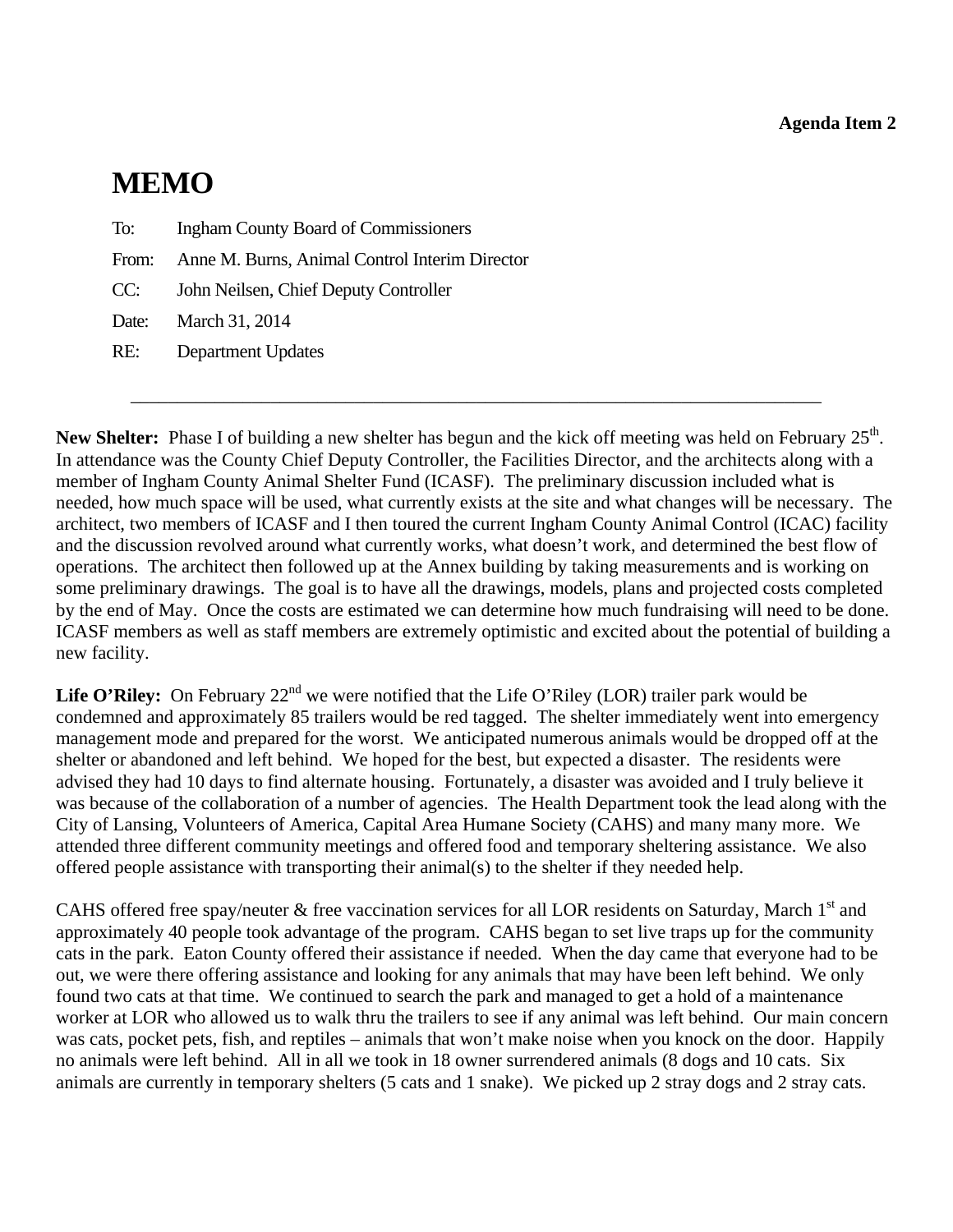March 10<sup>th</sup> was the deadline for everyone to be out of the park. There were 134 people that were displaced. Under such tragic circumstances we were truly lucky that the situation was not worse. We continue to attend the debriefing meetings and follow what is happening at LOR. We want to be there to help if we are needed.

**Trustees:** We are currently receiving trustees daily from the Sheriff's Office. They are a big help in cleaning the shelter and helping staff with their duties. We have had some issues over the last year that jeopardized the trustee program. Most recently an employee lost her job after providing a trustee with contraband. This is considered a felony and the Sheriff's Office is pursuing charges. This is the second incident where an employee lost their position at the animal shelter because of their involvement with a trustee.

The Sheriff's Office suspended the trustee program after the last incident. The program did not resume again for a couple of weeks. The program only resumed once the Sheriff's Office and Animal Control agreed to changes in the trustee program. One of the changes was not to allow employees to have cell phones or personal belongings on their person while working with trustees. All personal items must be locked in their lockers. I have not written up the policy changes as of yet, however, I have verbally discussed this with the employees. Going forward I intend to include volunteers who have access/contact with trustees. They will have to leave their personal items in their purses and/or vehicles. The intent is to reduce the chance of a trustee getting a hold of contraband, mitigate a breach of security, ensure the continuation of the trustee program and reduce the likelihood of an employee or volunteer being charged with a felony.

The trustee program is extremely important to the day to day operations at the shelter. The trustees perform many duties that volunteers do not want to do as well as free up the kennel staff to attend to other needs at the shelter. If the trustee program is lost the shelter will suffer.

**Staffing:** Currently there are a few openings at the shelter. The position for the Director is posted along with a part time dispatcher and two full time animal control officers (ACO's).

**Neighborhood Licensing and Vaccination Clinic (NLVP):** The NLVP is held the first Friday of each month and is sponsored by the VIP Petcare Company who operates the vaccination clinic with a veterinarian and two of their staff members. They provide all the vaccines & microchips at no cost to the County. We have one staff member and volunteers at the event to sell dog licenses and provide information on all of our programs. We have been averaging 45-48 people in December, January, February and March. We expect the number to grow as the weather (if the weather!) improves. There has been enormous support for the NLP event.

**Outreach Center:** The outreach center served over 1,000 people in 2013. We also handed out between 25,000 & 35,000 pounds of food last year. The center, staffed by volunteers, is open three days a week and has a steady flow of customers. During the NLP events the center sees more visitors.

**Humanitarian Awards:** This fundraising event was held on March 13, 2014 at the Kellogg Center and we had a fantastic turnout. There were 161 paid attendees and the event was extraordinary. The photo booth was extremely popular and the videos were terrific. Donors gave generously and bidders bid high at both the live and silent auctions bringing in more than \$3,600. Numerous awards were given out with Barb Paul receiving the prestigious Beebe award and Jamie McAloon Lampman receiving the first ever life time achievement award.

**Foster Homes & Animals:** Currently we have 78 animals in 26 foster homes. Spring sprung early and we begun receiving kittens and pregnant moms in the middle of February.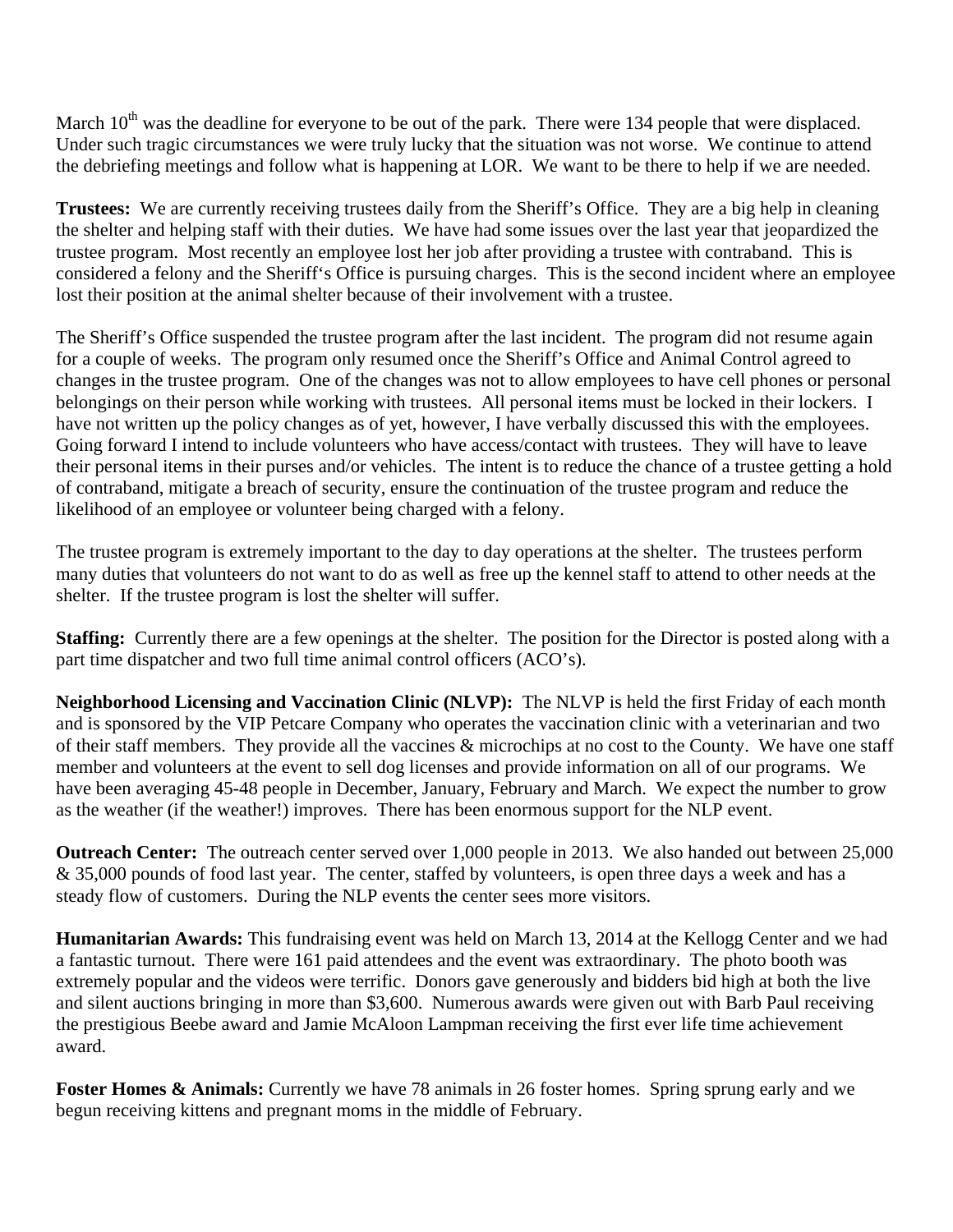## **Upcoming summer events:**

Woofer Walk – MSU Campus May 17<sup>th</sup> Adopt-a-thon – June  $13^{th}$  &  $14^{th}$  at Potters Park Golf Outing – August  $17<sup>th</sup>$  Timber Ridge

Thank you for allowing me the time to update you on some of the happenings at the shelter. I take seriously the fact that I have been entrusted as the Interim Director and as the Interim Director I want to assure you that I am here to keep the shelter running smoothly and keep the ship sailing upright. Jamie developed one of the best shelter programs in Michigan and I want to continue the mission of Ingham County Animal Control. I am a true believer in what this shelter stands for and I am proud of all the hard work the staff, volunteers and supporters do for the shelter.

I also want to let you know that I am available if you have any questions, comments or concerns. Please feel free to reach me at any of the following numbers:

517-242-8900 – cell 517-676-8375 – work 517-546-8235 – home aburns@ingham.org – email

Thank you again for your time.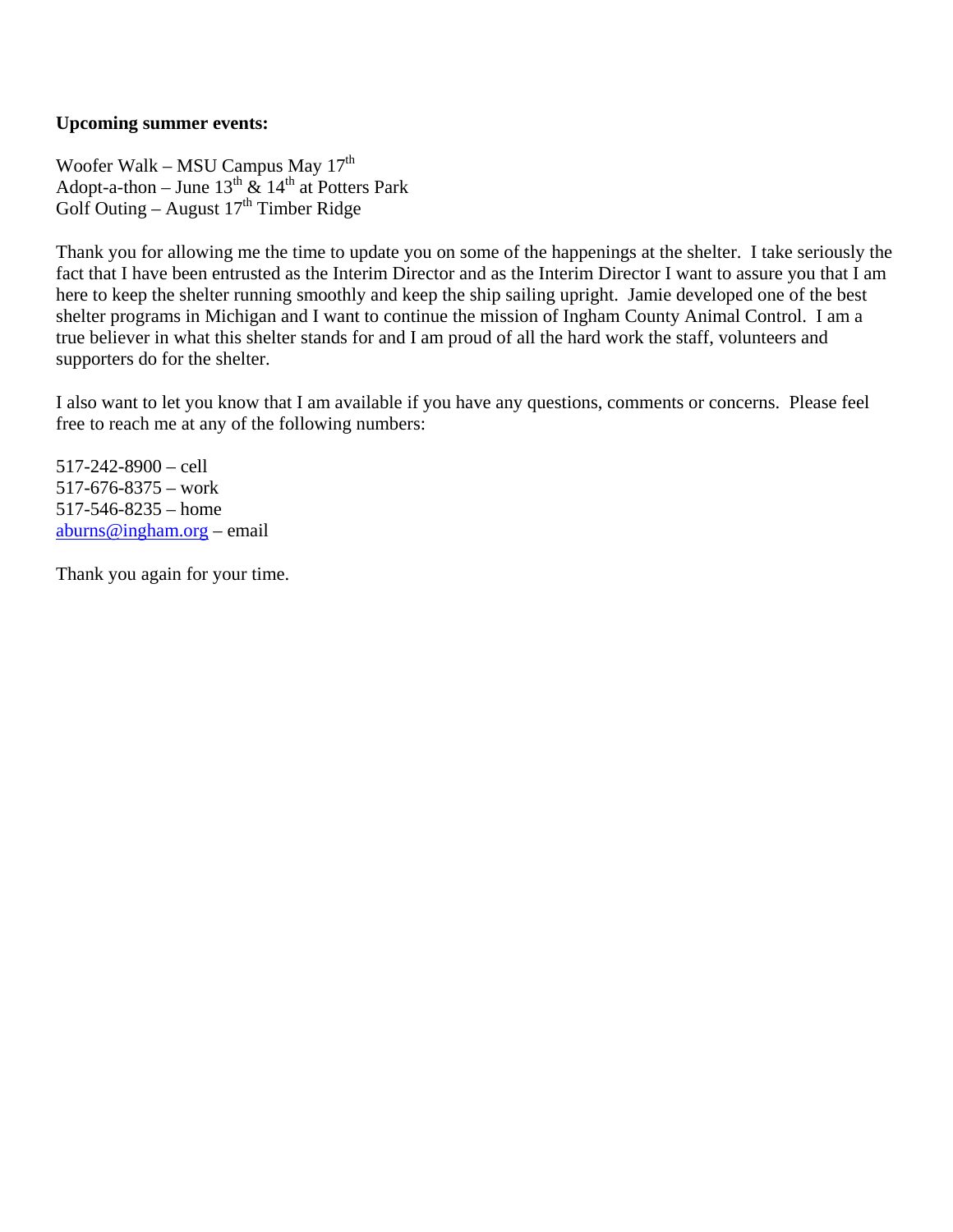<span id="page-8-0"></span>To: Law & Courts Committee From: Lance Langdon, 9-1-1 Date: March 27, 2014 Re: Resolution honoring 9-1-1 Staff for the 2014 Telecommunicator Week

In 1991 National Public Safety Telecommunicators Week was established by the United States Congress as a way to recognize the vital link emergency telecommunicators serve between the public and emergency responders. The Congressional Resolution reads as follows;

*Whereas over one-half million dedicated men and women are engaged in the operation of emergency response systems for Federal, State, and local governmental entities throughout the United States;* 

*Whereas these individuals are responsible for responding to the telephone calls of the general public for police, fire, and emergency medical assistance and for dispatching said assistance to help save the lives and property of our citizens;* 

*Whereas such calls include not only police, fire, and emergency medical service calls but those governmental communications related to forestry and conservation operations, highway safety and maintenance activities, and all of the other operations which the modern governmental agency must conduct; and* 

*Whereas America's public safety telecommunicators daily serve the public in countless ways without due recognition by the beneficiaries of their services;* 

*Now, therefore, be it resolved by the Senate and House of Representatives of the United States of America in Congress assembled that the week beginning April 12, 1992, is designated as `National Public Safety Telecommunicators Week' , and the President is authorized and requested to issue a proclamation calling on the people of the United States to observe the week with appropriate ceremonies and activities.* 

Telecommunicator week 2014 is April  $13<sup>th</sup> - 19<sup>th</sup>$ . The 9-1-1 Administration will be recognizing the staff this week for their dedication and work being the vital link between the people that call 9-1-1 in their time of need and the dedicated members of our public safety agencies.

Since opening in 2012 with more than a full shift of empty positions, the Staff of the Ingham County Central Dispatch Center has worked above and beyond working many extra hours providing the exceptional service that the public and our public safety partners expect and deserve.

I would request that the Ingham County Board of Commissioners also recognize the dedication and work performed 365 days a year by this unique group of men and women with this resolution.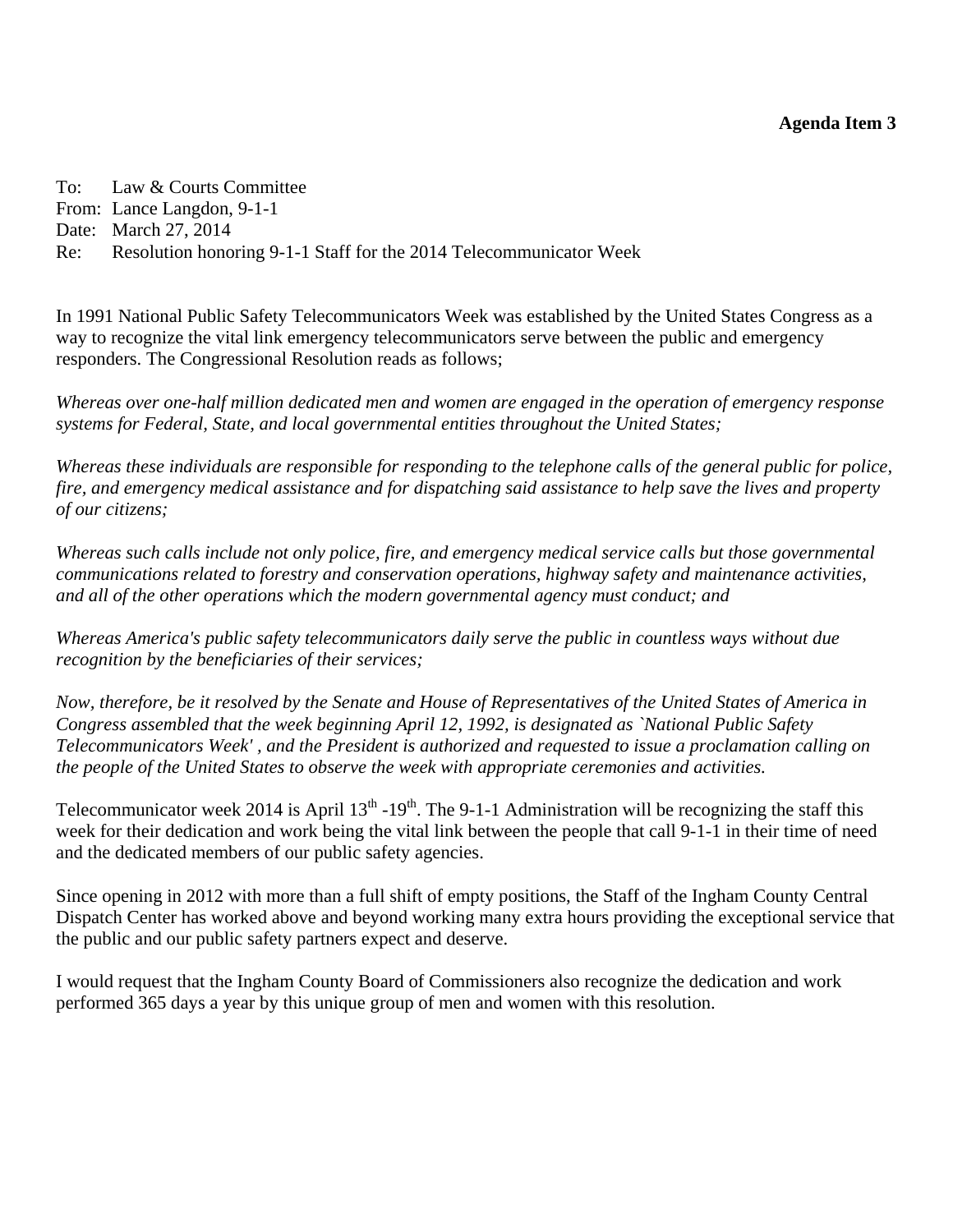Introduced by the Law & Courts Committee of the:

# INGHAM COUNTY BOARD OF COMMISSIONERS

## **RESOLUTION OF APPRECIATION TO THE INGHAM COUNTY 9-1-1 CENTRAL DISPATCH CENTER TELECOMMUNICATORS DURING NATIONAL TELECOMMUNICATORS WEEK APRIL 13-19, 2014**

WHEREAS, the Ingham County Board of Commissioners has established a Consolidated 9-1-1 Emergency Dispatch Center that opened June 27, 2012; and

WHEREAS, Ingham County 9-1-1 Telecommunicators ( 9-1-1 Dispatchers & Supervisors) daily serve the citizens of Ingham County by answering their emergency calls for police, fire and emergency medical services and by dispatching the appropriate assistance as quickly as possible; and

WHEREAS, Ingham County 9-1-1 Telecommunicators are the first and most critical contact our citizens have with emergency services; and

WHEREAS, Ingham County 9-1-1 Telecommunicators are the single vital link for our police officers and firefighters by monitoring their activities and providing them information to ensure their safety; and

WHEREAS, Ingham County 9-1-1 Telecommunicators are professionals who work to improve the emergency response capabilities of these communications through their knowledge and experience; and

WHEREAS, Ingham County 9-1-1 Telecommunicators have contributed substantially to the apprehension of criminals, suppression of fires and treatment of the injured; and

WHEREAS, each Telecommunicator has exhibited compassion, understanding and professionalism during the performance of their job in the past year.

THEREFORE BE IT RESOLVED, that the Ingham County Board of Commissioners declares the week of April 13-19, 2014 to be National Telecommunicators week in Ingham County, in honor of the Ingham County 9-1-1 Telecommunicators for their crucial role in the protection of life and property, for the Public Safety Agencies and the Citizens of Ingham County.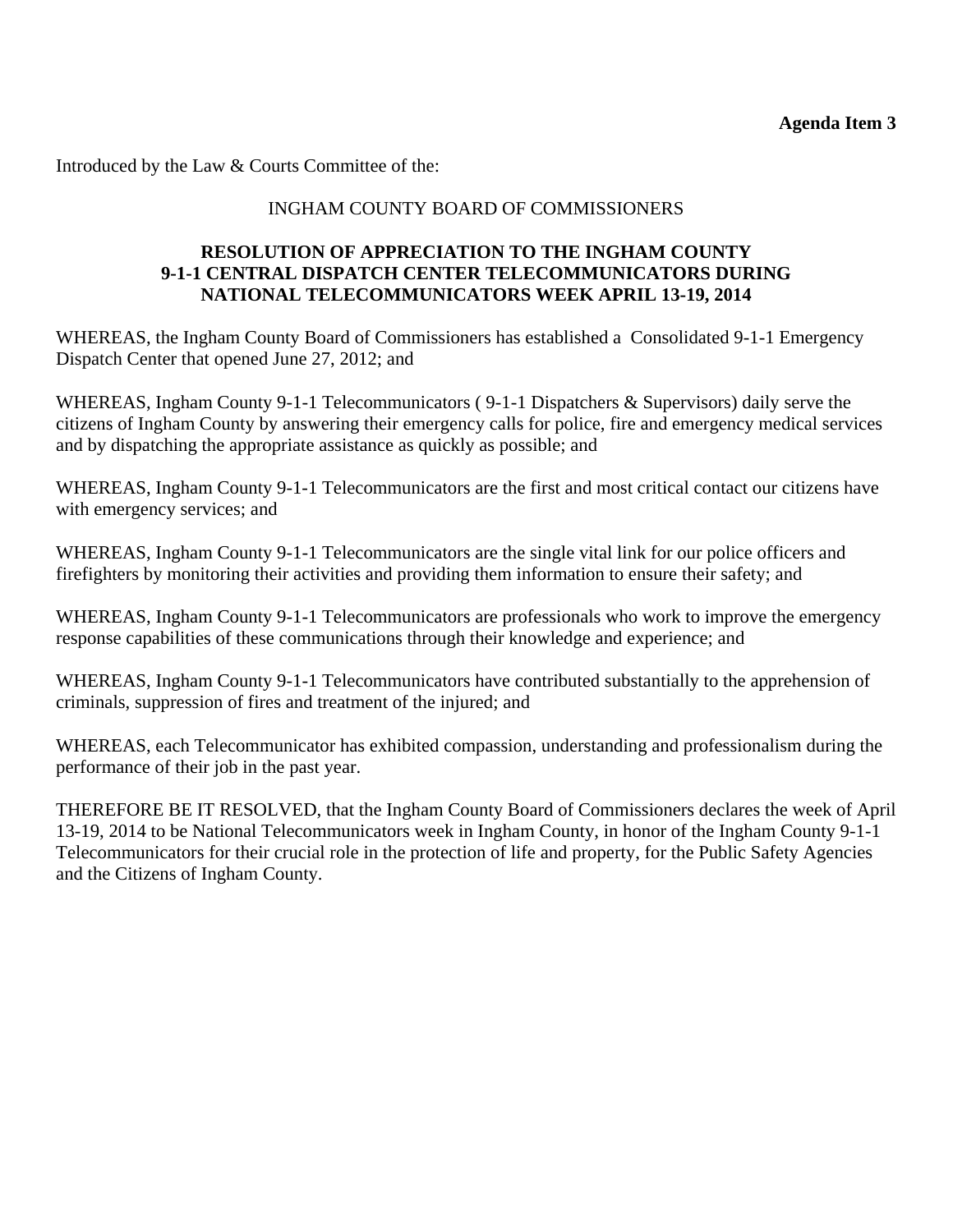#### <span id="page-10-0"></span>MEMORANDUM

March 28, 2014

TO: Finance and Liaison Committees

FROM: Teri Morton, Budget Director

RE: First Quarter 2014 Budget Adjustments and Contingency Fund Update

Enclosed please find the recommended adjustments to the Ingham County budget for the first quarter of fiscal year 2014. The total increase to the General Fund is \$1,161,004.

The quarterly budget amendment process as authorized by the Board of Commissioners is necessary to make adjustments to the adopted budget. Usually, adjustments are made as a result of updated revenue and expenditure projections, grant revenues, reappropriations, accounting and contractual changes, and general housekeeping issues.

The majority of adjustments this quarter are reappropriations of funds budgeted but not spent in 2013. Some of the larger projects carried over from the 2013 budget include \$100,000 for the new 9-1-1 phone system, \$96,425 for pavilion roof repair at the Potter Park Zoo, and two major imaging/scanning projects, \$191,953 for Probate Court and \$228,702 for Circuit Court. There is also \$85,000 carried over for roof replacement at Animal Control. Although Animal Control is planning on the construction of a new facility, the old building will likely be used as a county storage facility, so the roof will still need to be replaced. All of these capital budget carryover funds are reserved within the funds where the projects are budgeted.

The largest adjustment this quarter is the transfer of the Minimum Security Facility Fund (F103) budget into the General Fund. This merger was approved in 2013, but the 2014 budget also needs to be adjusted. This will transfer \$915,690 to the Sheriff's General Fund budget.

The use of fund balance in the general fund is increased \$221,448 to purchase Sheriff vehicles budgeted but not purchased in 2013 and to reappropriate funds for participation in the U.S. Geological Survey Enhanced Flood Warning System approved by Resolution 13-412, and for the remaining portion a Veterans Awareness grant approved by Resolution 13-416. Also repppropriated is the balance of funds approved by Resolution 13-438 for the one-time wage supplement. Some employees were not eligible for payment in 2013 because their collective bargaining agreements had not yet been ratified.

The Road Department budget will be increased \$825,000 by increasing the use of unrestricted fund balance for primary and local road maintenance. This is an annual adjustment done after analysis of the prior year's fund balance that will bring the road maintenance budget up to the amount that is traditionally spent. The Road Department budget is will also be increased by \$795,000 to recognize additional Motor Vehicle Highway Fund revenue from the State of Michigan.

This resolution will also amend the 2014 Approved Position List to increase a part-time position in Facilities to full-time and decrease a full-time position to part-time.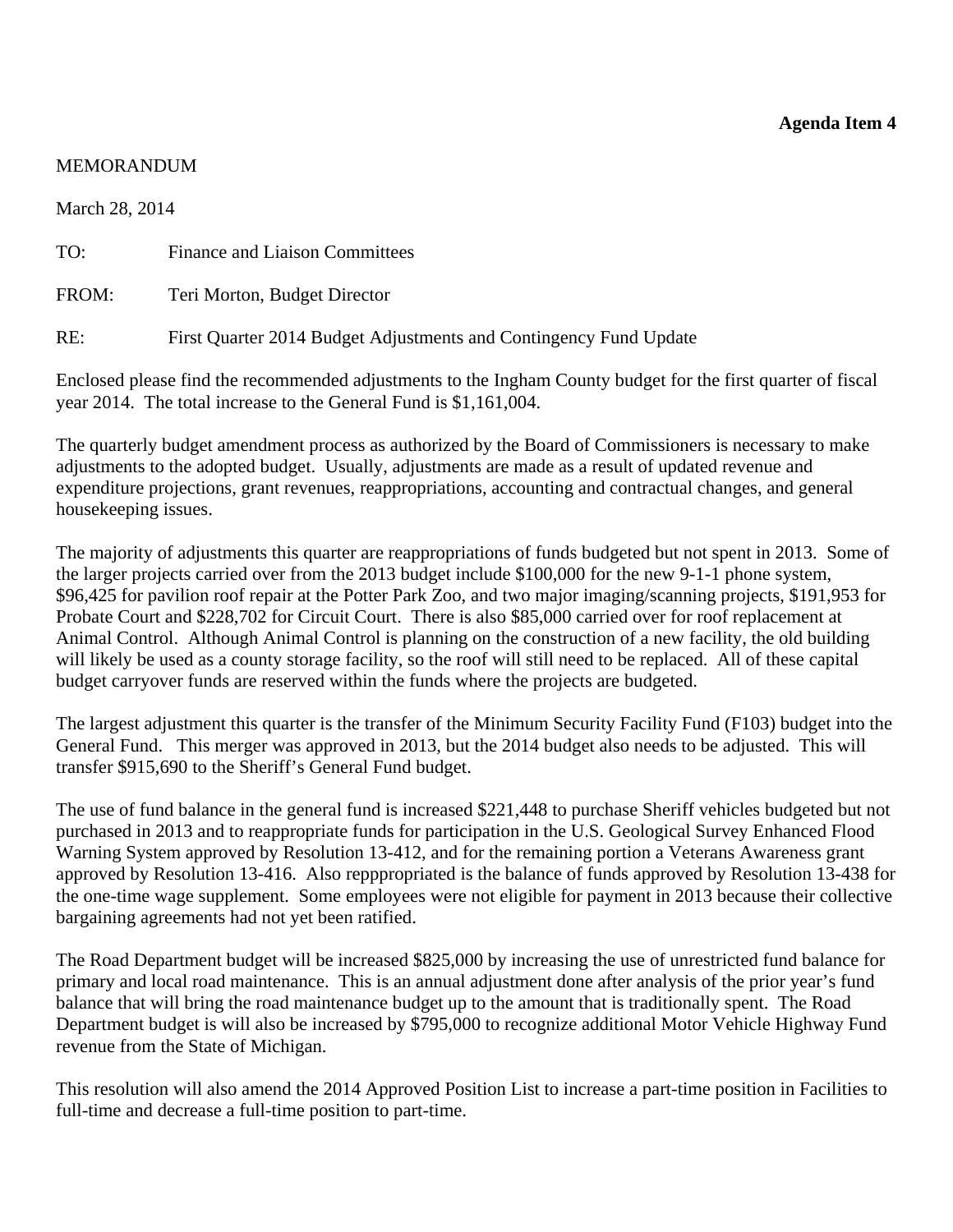There are also some increases for replacement computer equipment where costs are recouped through chargebacks to user departments.

Also included is an update of contingency fund spending so far this year. The current contingency amount is \$313,953. If this resolution is passed as recommended, the contingency amount will be reduced to \$305,231. The attached document details how the Board has allocated the contingency funds throughout the year, beginning with a balance of \$350,000.

Should you require any additional information or have questions regarding this process, please don't hesitate to contact me.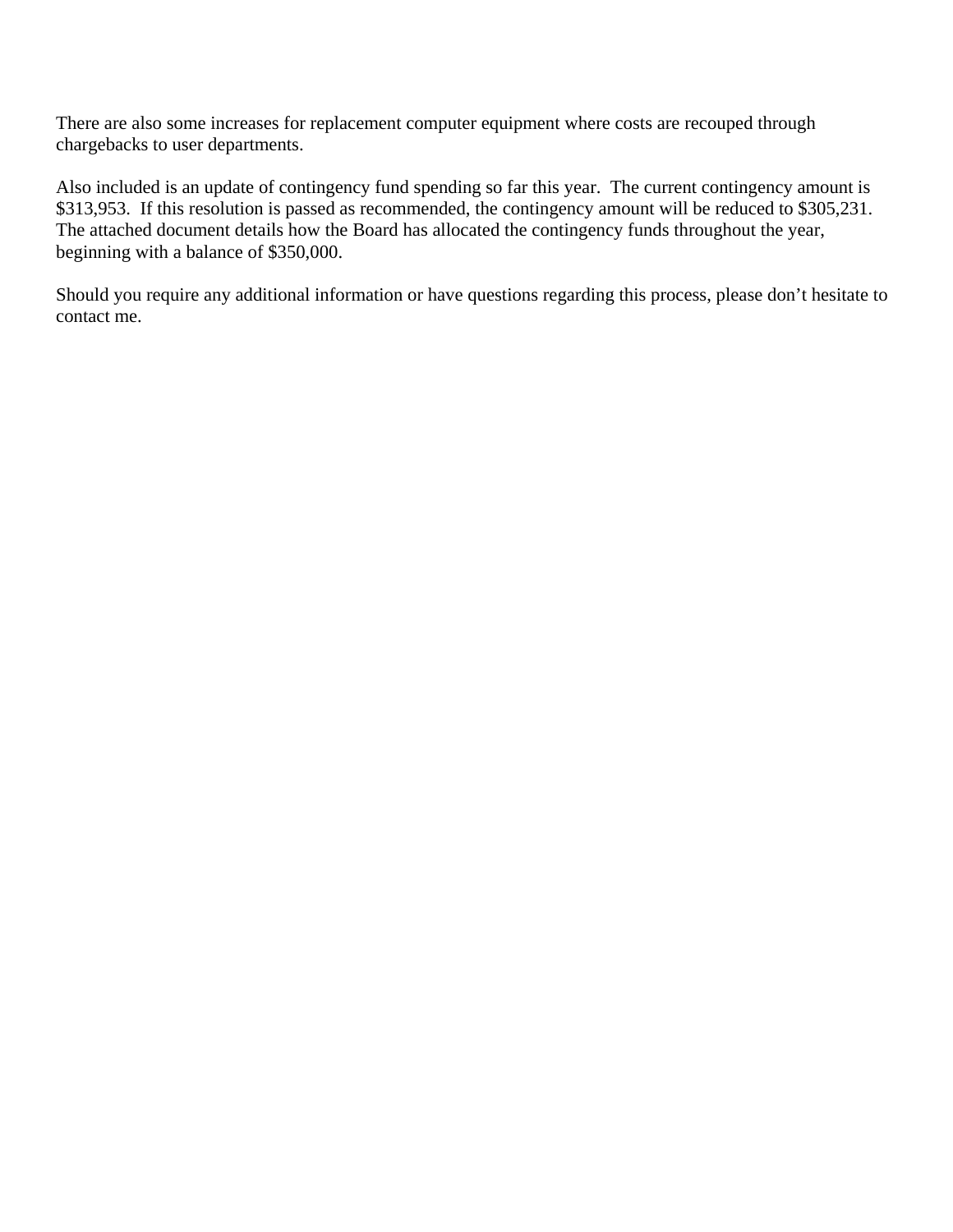Introduced by the Finance Committee of the:

# INGHAM COUNTY BOARD OF COMMISSIONERS

## **RESOLUTION AUTHORIZING ADJUSTMENTS TO THE 2014 INGHAM COUNTY BUDGET**

WHEREAS, the Board of Commissioners adopted the 2014 Budget on October 22, 2013 and has authorized certain amendments since that time, and it is now necessary to make some adjustments as a result of updated revenue and expenditure projections, fund transfers, reappropriations, accounting and contractual changes, errors and omissions, and additional appropriation needs; and

WHEREAS, the Liaison Committees and the Finance Committee have reviewed the proposed budget adjustments prepared by the Controller's staff and have made adjustments where necessary; and

WHEREAS, Public Act 621 of 1978 requires that local units of government maintain a balanced budget and periodically adjust the budget to reflect revised revenue and expenditure levels; and

WHEREAS, a vacancy within the Facilities Department has allowed for the evaluation of the department's current staffing needs, and it has been determined that there is a need for additional administrative support.

THEREFORE BE IT RESOLVED, that the Ingham County Board of Commissioners hereby directs the Controller to make the necessary transfers to adjust revenues and expenditures in the following funds, according to the attached schedules:

|             |                                     | 2014 BUDGET  | <b>PROPOSED</b> | <b>PROPOSED</b> |
|-------------|-------------------------------------|--------------|-----------------|-----------------|
| <b>FUND</b> | <b>DESCRIPTION</b>                  | 3/15/14      | <b>CHANGES</b>  | <b>BUDGET</b>   |
|             |                                     |              |                 |                 |
| 101         | General Fund                        | \$74,576,934 | \$1,161,004     | \$75,737,938    |
| 201         | Road Department                     | 21,236,316   | 1,620,000       | 22,856,316      |
| 208         | Parks                               | 1,803,733    | $\Omega$        | 1,803,733       |
| 211         | $9-1-1$ Center                      | 5,428,734    | 131,396         | 5,560,130       |
| 215         | Friend of the Court                 | 4,925,923    | 17,647          | 4,943,570       |
| 230         | Hotel/Motel Tax                     | 2,397,200    | 473             | 2,397,673       |
| 245         | <b>Public Improvements</b>          | 1,066,178    | 326,679         | 1,392,857       |
| 258         | Potter Park/Zoo                     | 3,697,956    | 242,017         | 3,939,973       |
| 264         | Juvenile Justice Millage            | 5,074,777    | 34,550          | 5,109,327       |
| 292         | <b>Family Division Child Care</b>   | 12,727,085   | $\Omega$        | 12,727,085      |
| 561         | Fair                                | 1,093,220    | 473             | 1,093,693       |
| 631         | <b>Building Authority Operating</b> | 3,854,699    | 98,985          | 3,953,684       |
| 636         | <b>MIS</b>                          | 4,014,850    | 213,175         | 4,228,025       |
| 664         | Mach. & Equip. Revolving            | 493,783      | 333,993         | 827,776         |

BE IT FURTHER RESOLVED, that the Facilities Department's 2014 Approved Position List is amended to decrease a Maintenance Repair Person position (#233030) from full-time to part-time and to increase the Secretary/Facilities position (#233014) from part-time to full-time, at no additional cost.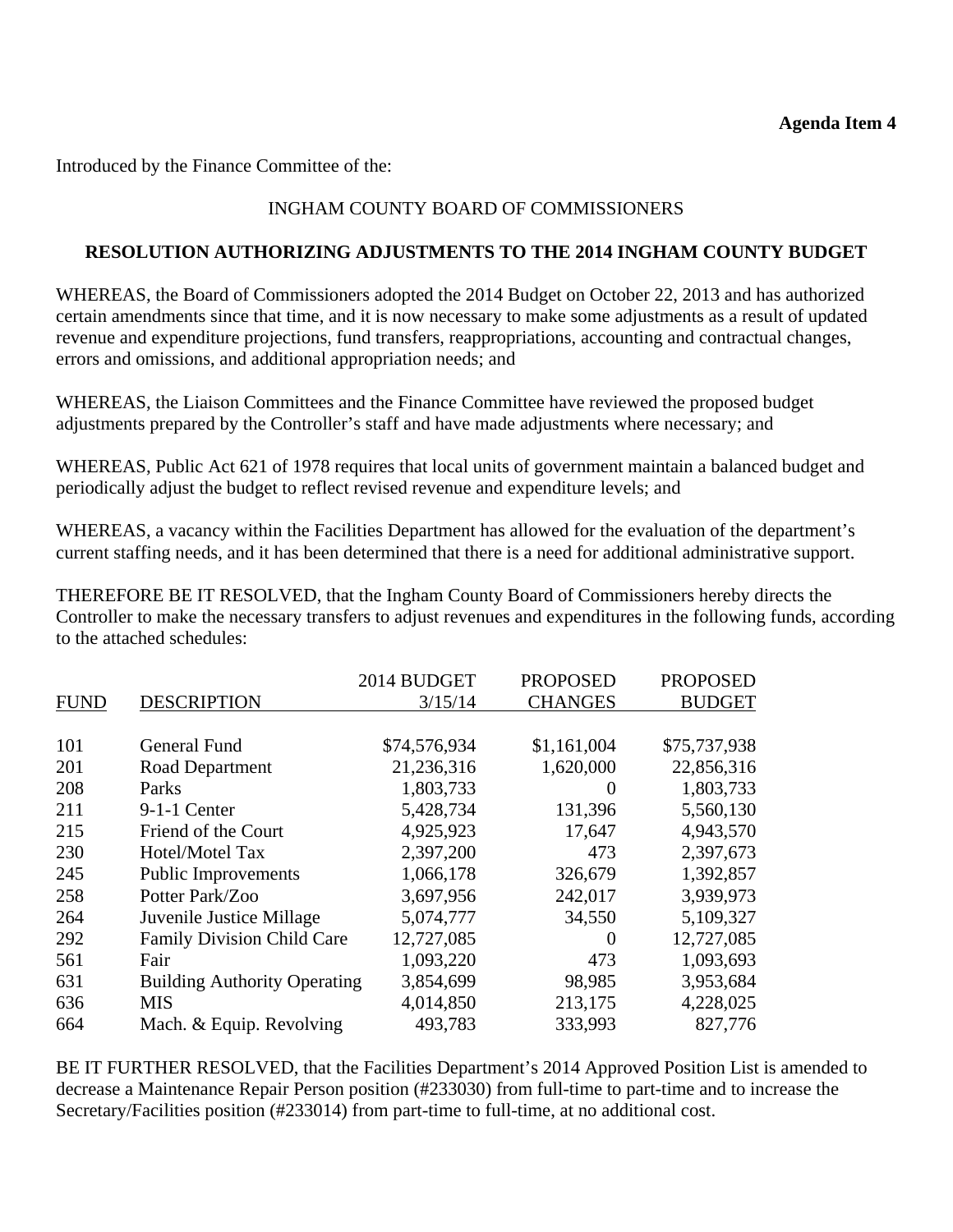# **GENERAL FUND REVENUES**

|                                     | $2014$ Budget $-$<br>3/15/14 | Proposed<br>Changes | 2014 Proposed<br><b>Budget</b> |
|-------------------------------------|------------------------------|---------------------|--------------------------------|
| <b>Tax Revenues</b>                 |                              |                     |                                |
| <b>County Property Tax</b>          | 40,965,476                   |                     | 40,965,476                     |
| <b>Property Tax Adjustments</b>     | (450,000)                    |                     | (450,000)                      |
| Delinquent Real Property Tax        | 15,000                       |                     | 15,000                         |
| <b>Unpaid Personal Property Tax</b> | (10,000)                     |                     | (10,000)                       |
| <b>Industrial Facility Tax</b>      | 350,000                      |                     | 350,000                        |
| <b>Trailer Fee Tax</b>              | 15,000                       |                     | 15,000                         |
| <b>Intergovernmental Transfers</b>  |                              |                     |                                |
| <b>State Revenue Sharing</b>        | 4,867,967                    |                     | 4,867,967                      |
| Convention/Tourism Tax - Liquor     | 2,199,176                    |                     | 2,199,176                      |
| <b>Court Equity Fund</b>            | 1,485,000                    |                     | 1,485,000                      |
| Use of Fund Balance                 | 3,253,997                    | 221,448             | 3,475,445                      |
| <b>Department Generated Revenue</b> |                              |                     |                                |
| <b>Animal Control</b>               | 747,066                      |                     | 747,066                        |
| Circuit Court - Family Division     | 734,235                      |                     | 734,235                        |
| Circuit Court - Friend of the Court | 462,000                      |                     | 462,000                        |
| Circuit Crt - General Trial         | 2,134,032                    |                     | 2,134,032                      |
| Controller                          | 3,170                        |                     | 3,170                          |
| Cooperative Extension               | 2,500                        |                     | 2,500                          |
| <b>County Clerk</b>                 | 631,110                      |                     | 631,110                        |
| <b>District Court</b>               | 2,702,571                    |                     | 2,702,571                      |
| Drain Commissioner/Drain Tax        | 352,058                      |                     | 352,058                        |
| <b>Economic Development</b>         | 52,184                       |                     | 52,184                         |
| Elections                           | 65,550                       |                     | 65,550                         |
| <b>Emergency Operations</b>         | 115,582                      |                     | 115,582                        |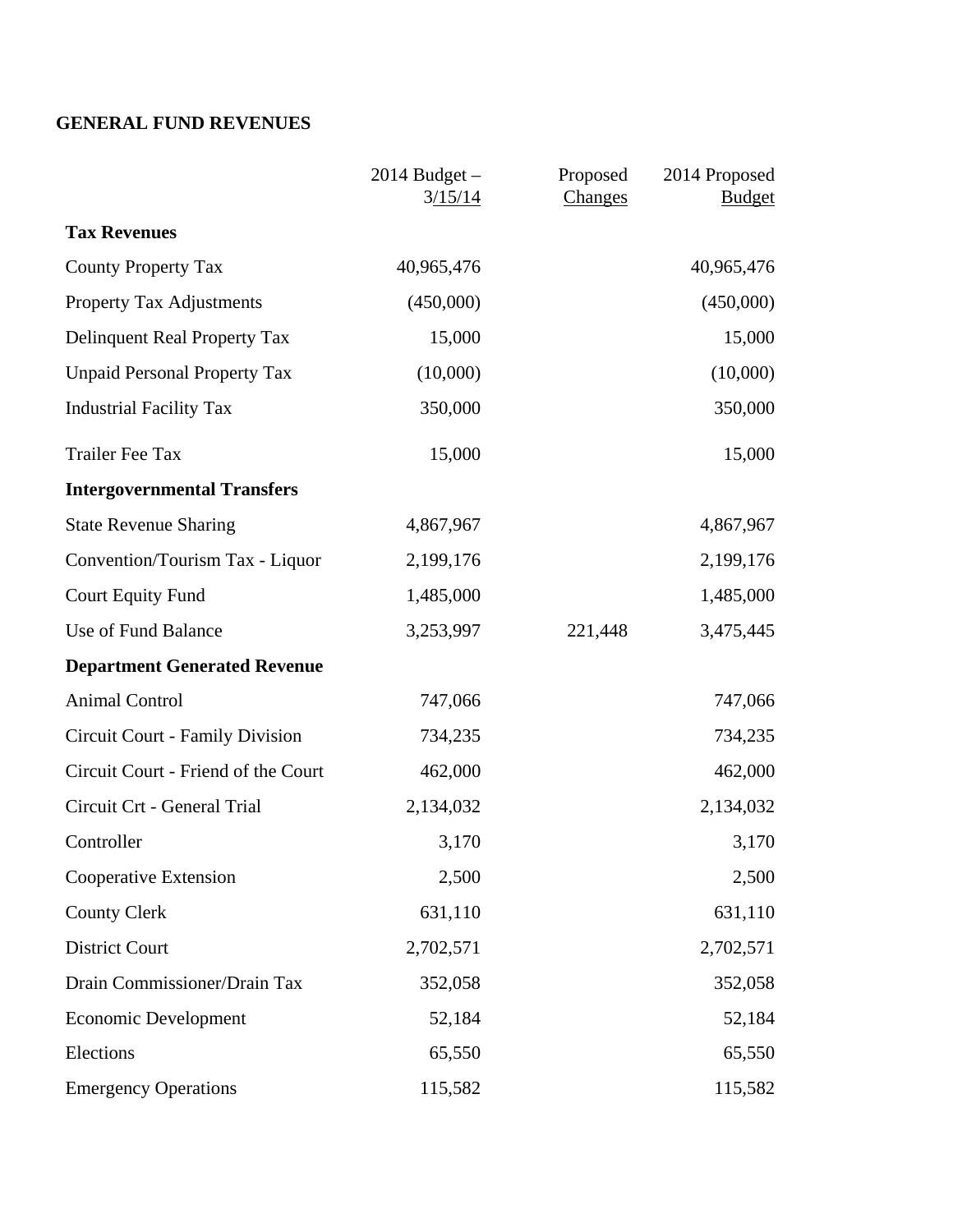| <b>Total General Fund Revenues</b>  | 74,576,934 | 1,161,004 | 75,737,938 |
|-------------------------------------|------------|-----------|------------|
| Veteran Affairs                     | 364,100    |           | 364,100    |
| <b>Tri-County Regional Planning</b> | 62,976     |           | 62,976     |
| Treasurer                           | 4,377,465  |           | 4,377,465  |
| Sheriff                             | 5,453,295  | 939,556   | 6,392,851  |
| <b>Remonumentation Grant</b>        | 85,000     |           | 85,000     |
| <b>Register of Deeds</b>            | 2,036,729  |           | 2,036,729  |
| <b>Prosecuting Attorney</b>         | 577,701    |           | 577,701    |
| Probate Court                       | 277,178    |           | 277,178    |
| <b>Human Resources</b>              | 80,822     |           | 80,822     |
| <b>Health Department</b>            | 327,662    |           | 327,662    |
| <b>Financial Services</b>           | 48,052     |           | 48,052     |
| Facilities                          | 182,180    |           | 182,180    |
| Equalization /Tax Mapping           | 10,100     |           | 10,100     |

# **GENERAL FUND EXPENDITURES**

|                                     | 2014 Budget -<br>4/1/14 | Proposed<br><b>Changes</b> | 2014 Proposed<br><b>Budget</b> |
|-------------------------------------|-------------------------|----------------------------|--------------------------------|
| <b>Board of Commissioners</b>       | 559,761                 |                            | 559,761                        |
| One-time Wage Supplement            | $\boldsymbol{0}$        | 83,950                     | 83,950                         |
| Circuit Court - General Trial       | 8,028,832               |                            | 8,028,832                      |
| <b>District Court</b>               | 2,848,814               |                            | 2,848,814                      |
| Circuit Court - Friend of the Court | 1,209,772               |                            | 1,209,772                      |
| <b>Jury Board</b>                   | 1,146                   |                            | 1,146                          |
| <b>Probate Court</b>                | 1,480,476               |                            | 1,480,476                      |
| Circuit Court - Family Division     | 4,583,957               |                            | 4,583,957                      |
| <b>Jury Selection</b>               | 101,191                 |                            | 101,191                        |
| Elections                           | 360,915                 |                            | 360,915                        |
| <b>Financial Services</b>           | 707,874                 |                            | 707,874                        |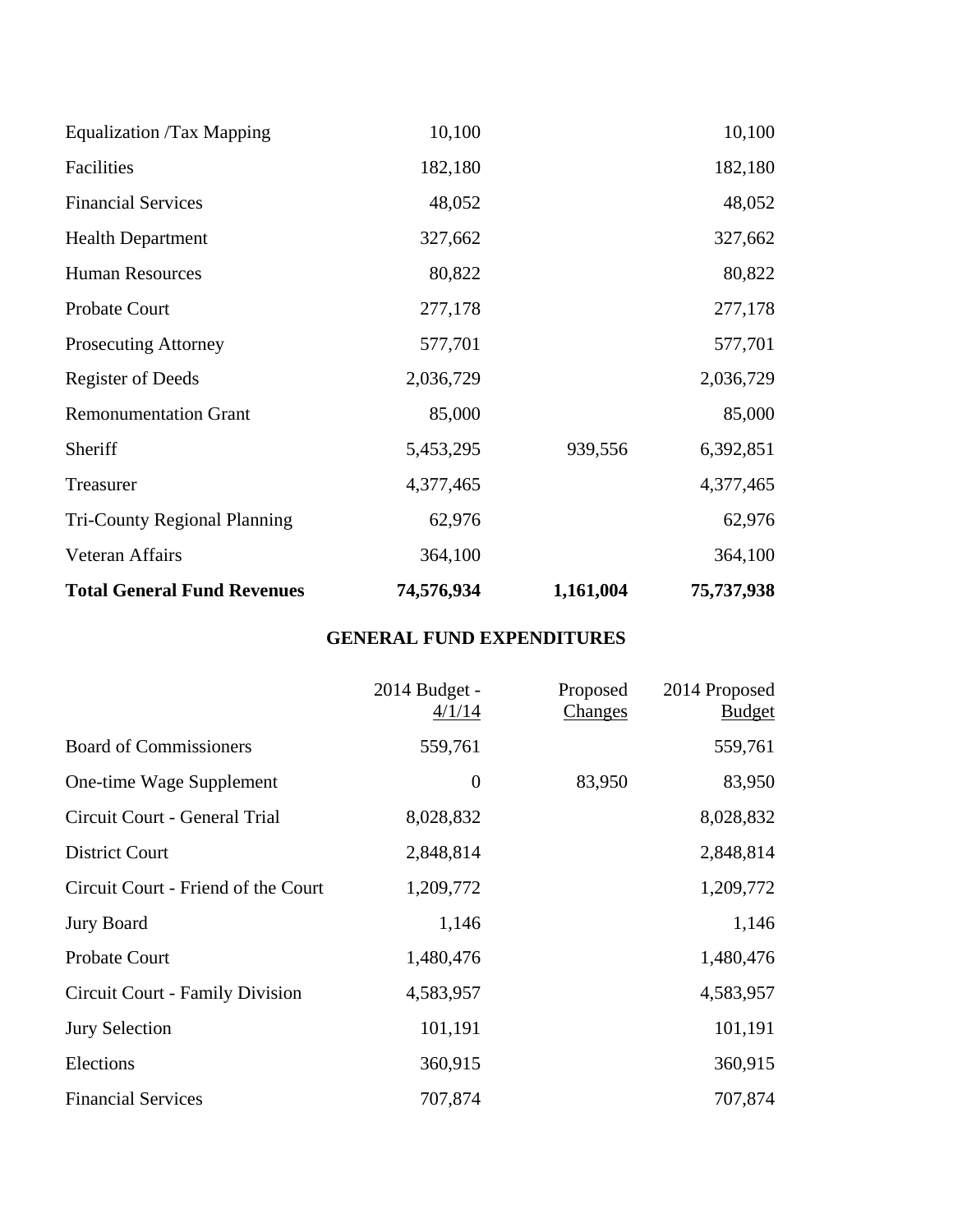| <b>County Attorney</b>              | 416,352    |           | 416,352    |
|-------------------------------------|------------|-----------|------------|
| <b>County Clerk</b>                 | 615,681    |           | 615,681    |
| Controller                          | 811,056    |           | 811,056    |
| <b>Equalization/Tax Services</b>    | 681,655    |           | 681,655    |
| <b>Human Resources</b>              | 629,901    |           | 629,901    |
| <b>Prosecuting Attorney</b>         | 6,035,375  |           | 6,035,375  |
| Purchasing                          | 207,307    |           | 207,307    |
| Facilities                          | 1,941,685  |           | 1,941,685  |
| <b>Register of Deeds</b>            | 505,548    |           | 505,548    |
| <b>Remonumentation Grant</b>        | 85,000     |           | 85,000     |
| Treasurer                           | 548,408    |           | 548,408    |
| Drain Commissioner                  | 907,336    |           | 907,336    |
| <b>Economic Development</b>         | 122,031    |           | 122,031    |
| <b>Community Agencies</b>           | 200,000    |           | 200,000    |
| <b>Ingham Conservation District</b> | 7,895      |           | 7,895      |
| <b>Equal Opportunity Committee</b>  | 500        |           | 500        |
| Women's Commission                  | 500        |           | 500        |
| <b>Historical Commission</b>        | 500        |           | 500        |
| <b>Tri-County Regional Planning</b> | 104,960    | 8,722     | 113,682    |
| Jail Maintenance                    | 217,750    |           | 217,750    |
| Sheriff                             | 18,277,702 | 1,056,341 | 19,334,043 |
| Tri-County Metro Squad              | 25,000     |           | 25,000     |
| <b>Community Corrections</b>        | 97,215     |           | 97,215     |
| <b>Animal Control</b>               | 1,455,995  |           | 1,455,995  |
| Homeland Sec./Emergency Ops.        | 239,002    | 10,000    | 249,003    |
| <b>Board of Public Works</b>        | 300        |           | 300        |
| Drain Tax at Large                  | 432,000    |           | 432,000    |
| <b>Health Department</b>            | 4,409,972  |           | 4,409,972  |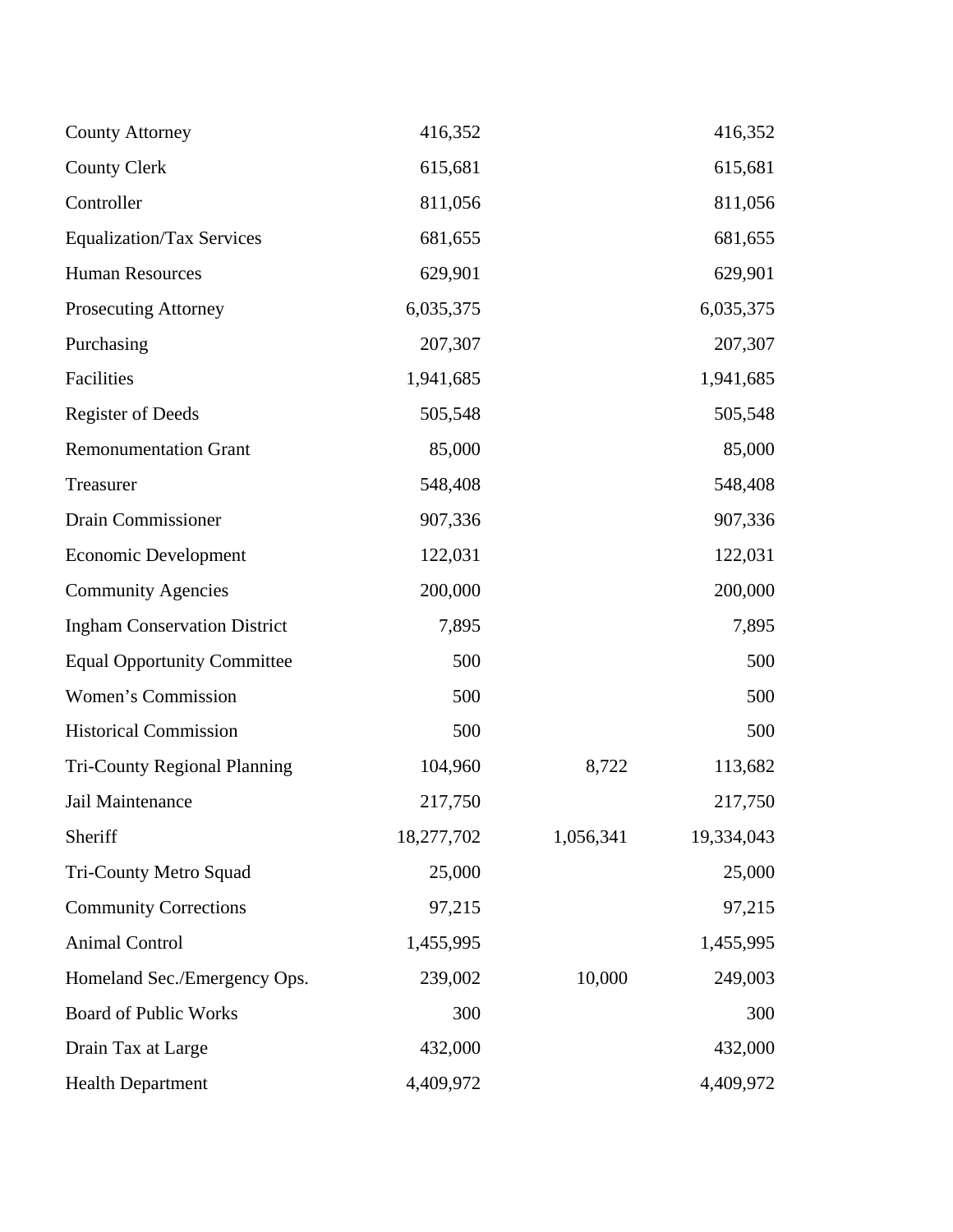| <b>Total General Fund</b><br><b>Expenditures</b> | 74,576,934 | 1,161,004 | 75,737,938 |
|--------------------------------------------------|------------|-----------|------------|
| <b>Capital Improvements</b>                      | 1,618,941  |           | 1,618,941  |
| <b>Community Coalition for Youth</b>             | 27,000     |           | 27,000     |
| 2-1-1 Project                                    | 45,750     |           | 45,750     |
| Legal Aid                                        | 20,000     |           | 20,000     |
| <b>Contingency Reserves</b>                      | 313,953    | (8, 722)  | 305,231    |
| Parks and Recreation                             | 1,445,577  |           | 1,445,577  |
| <b>Library Legacy Costs</b>                      | 80,148     |           | 80,148     |
| Cooperative Extension                            | 474,127    |           | 474,127    |
| <b>Veterans Affairs</b>                          | 488,841    | 10,713    | 499,554    |
| Tri-County Aging                                 | 76,225     |           | 76,225     |
| Department of Human Services                     | 1,774,863  |           | 1,774,863  |
| <b>Community Mental Health</b>                   | 1,751,631  |           | 1,751,631  |
| <b>Substance Abuse</b>                           | 1,103,903  |           | 1,103,903  |
| <b>Medical Examiner</b>                          | 336,155    |           | 336,155    |
| Jail Medical                                     | 1,893,587  |           | 1,893,587  |
| <b>Community Health Centers</b>                  | 4,266,868  |           | 4,266,868  |

# **General Fund Revenues**

| Sheriff             | Increase insurance proceeds revenue \$20,366 to replace damaged Sheriff vehicle.<br>Increase jail bed rental \$915,690 due to merger of Minimum Security Facility<br>Fund into Sheriff General Fund budget. Increase federal revenue from U.S.<br>Marshals Service \$3,500 for overtime reimbursement for participation with the<br>Michigan State Police Fugitive Task Force.                                                                 |
|---------------------|------------------------------------------------------------------------------------------------------------------------------------------------------------------------------------------------------------------------------------------------------------------------------------------------------------------------------------------------------------------------------------------------------------------------------------------------|
| Use of Fund Balance | Reappropriate funds for the following items: \$10,713 in remaining funds for<br>Veterans Awareness grant authorized by Resolution 13-416, \$10,000 to<br>participate in the U.S. Geological Survey Enhanced Flood Warning System<br>authorized by Resolution 13-412, \$83,950 in remaining funds for one-time wage<br>supplement as authorized by Resolution 13-438, and \$116,785 for Sheriff vehicles<br>budgeted but not purchased in 2013. |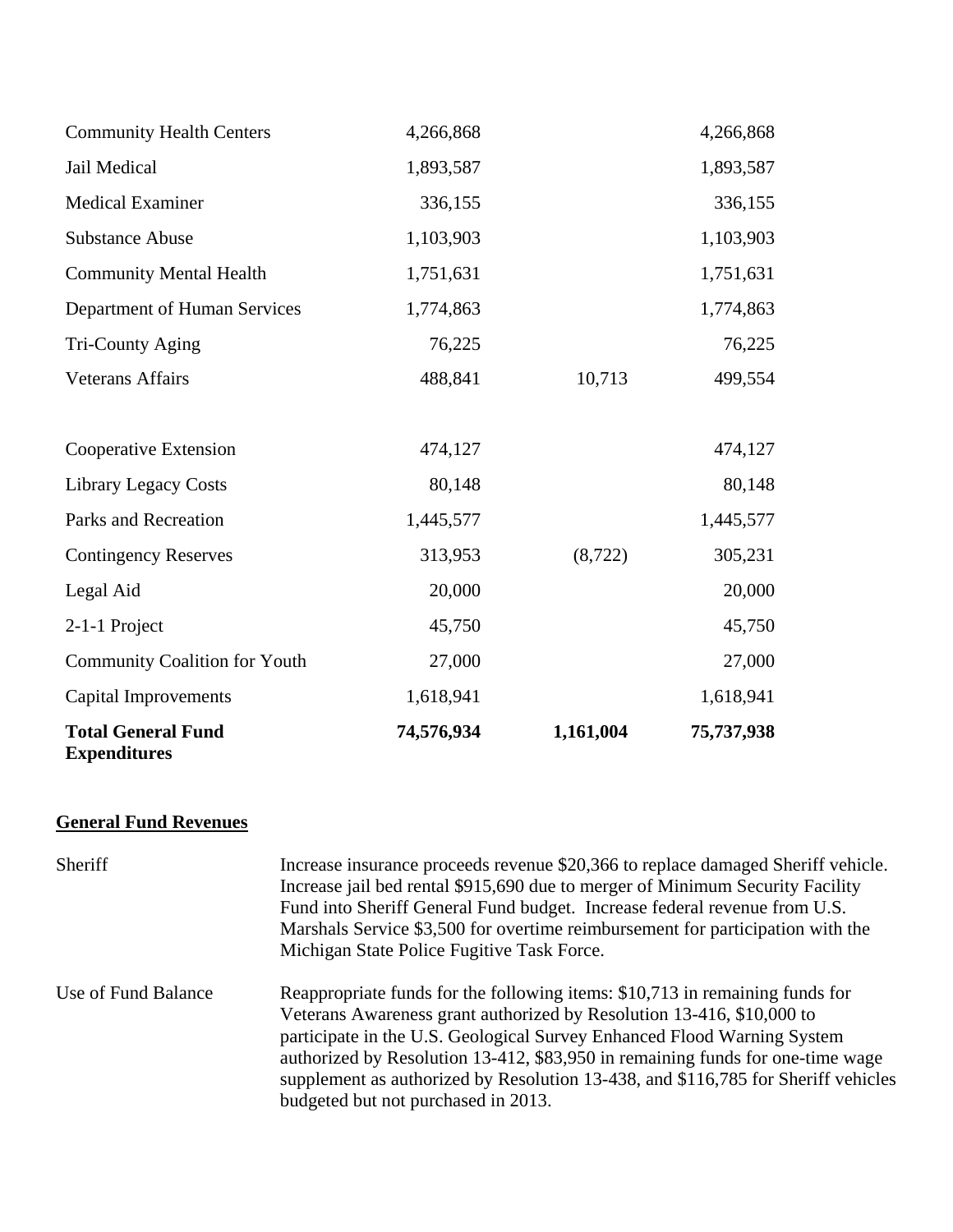# **General Fund Expenditures**

|                                                                                                         | One-time Wage Supplement Reappropriate \$83,950 in remaining funds for one-time wage supplement as<br>authorized by Resolution 13-438. Some collective bargaining agreements were<br>not ratified in 2013, delaying payment until 2014.                                                                                                                                                                                                                                                                                                                                                              |
|---------------------------------------------------------------------------------------------------------|------------------------------------------------------------------------------------------------------------------------------------------------------------------------------------------------------------------------------------------------------------------------------------------------------------------------------------------------------------------------------------------------------------------------------------------------------------------------------------------------------------------------------------------------------------------------------------------------------|
| Drain Office                                                                                            | Transfer \$10,160 from personnel services to contractual services/services fees to<br>pay for contract accountant position while permanent position was vacant.                                                                                                                                                                                                                                                                                                                                                                                                                                      |
| <b>Stormwater Management</b>                                                                            | Increase budget \$8,722 for 2013 and 2014 general fund membership payments to<br>Greater Lansing Regional Committee (GLRC) for Stormwater Management per<br>Resolution 14-013.                                                                                                                                                                                                                                                                                                                                                                                                                       |
| Sheriff                                                                                                 | Reappropriate \$116,785 for vehicles budgeted but not purchased in 2013.<br>Increase budget \$20,366 to replace damaged Sheriff vehicle, to be reimbursed<br>from insurance proceeds. Transfer Minimum Security Facility Fund budget into<br>Sheriff General Fund budget. Minimum Security Facility Fund was merged into<br>the General Fund in 2013. \$915,690 in expenses will be transferred to the<br>General Fund. Increase overtime budget \$3,500 for participation with the<br>Michigan State Police Fugitive Task Force, to be reimbursed by federal revenue<br>from U.S. Marshals Service. |
| Homeland Scrty/Em. Ops.                                                                                 | Reappropriate \$10,000 to participate in the U.S. Geological Survey Enhanced<br>Flood Warning System authorized by Resolution 13-412. (Contract was not<br>finalized in 2013.)                                                                                                                                                                                                                                                                                                                                                                                                                       |
| <b>Veterans Affairs</b>                                                                                 | Reappropriate \$10,713 in remaining funds for Veterans Awareness grant<br>authorized by Resolution 13-416.                                                                                                                                                                                                                                                                                                                                                                                                                                                                                           |
| Contingency                                                                                             | Decrease contingency account \$8,722 for 2013 and 2014 general fund<br>membership payments to GLRC for Stormwater Management.                                                                                                                                                                                                                                                                                                                                                                                                                                                                        |
| $\mathbf{M}$ $\mathbf{C}$ $\mathbf{M}$ $\mathbf{R}$ $\mathbf{M}$ $\mathbf{M}$ $\mathbf{M}$ $\mathbf{M}$ |                                                                                                                                                                                                                                                                                                                                                                                                                                                                                                                                                                                                      |

#### **Non-General Fund Adjustments**

| Road Department<br>(F201) | Increase use of unrestricted fund balance (\$825,000) to be used for road<br>equipment (\$70,000) and asphalt and tack (\$755,000). This adjustment<br>will bring the road maintenance budget up to the amount that is traditionally<br>spent. This is an annual adjustment that is done once the prior year's final fund<br>balance has been analyzed. Increase Motor Vehicle Highway Fund revenue<br>(\$795,000) to recognize new revenue from the State of Michigan. Increase<br>asphalt and tack by same amount. |
|---------------------------|----------------------------------------------------------------------------------------------------------------------------------------------------------------------------------------------------------------------------------------------------------------------------------------------------------------------------------------------------------------------------------------------------------------------------------------------------------------------------------------------------------------------|
| Parks<br>(F208)           | Transfer funds for Jail Alternative Sentencing Program (JASP) from Parks<br>temporary salaries line item to Friend of the Court to allow funds to be matched<br>by Cooperative Reimbursement grant. (\$6,000)                                                                                                                                                                                                                                                                                                        |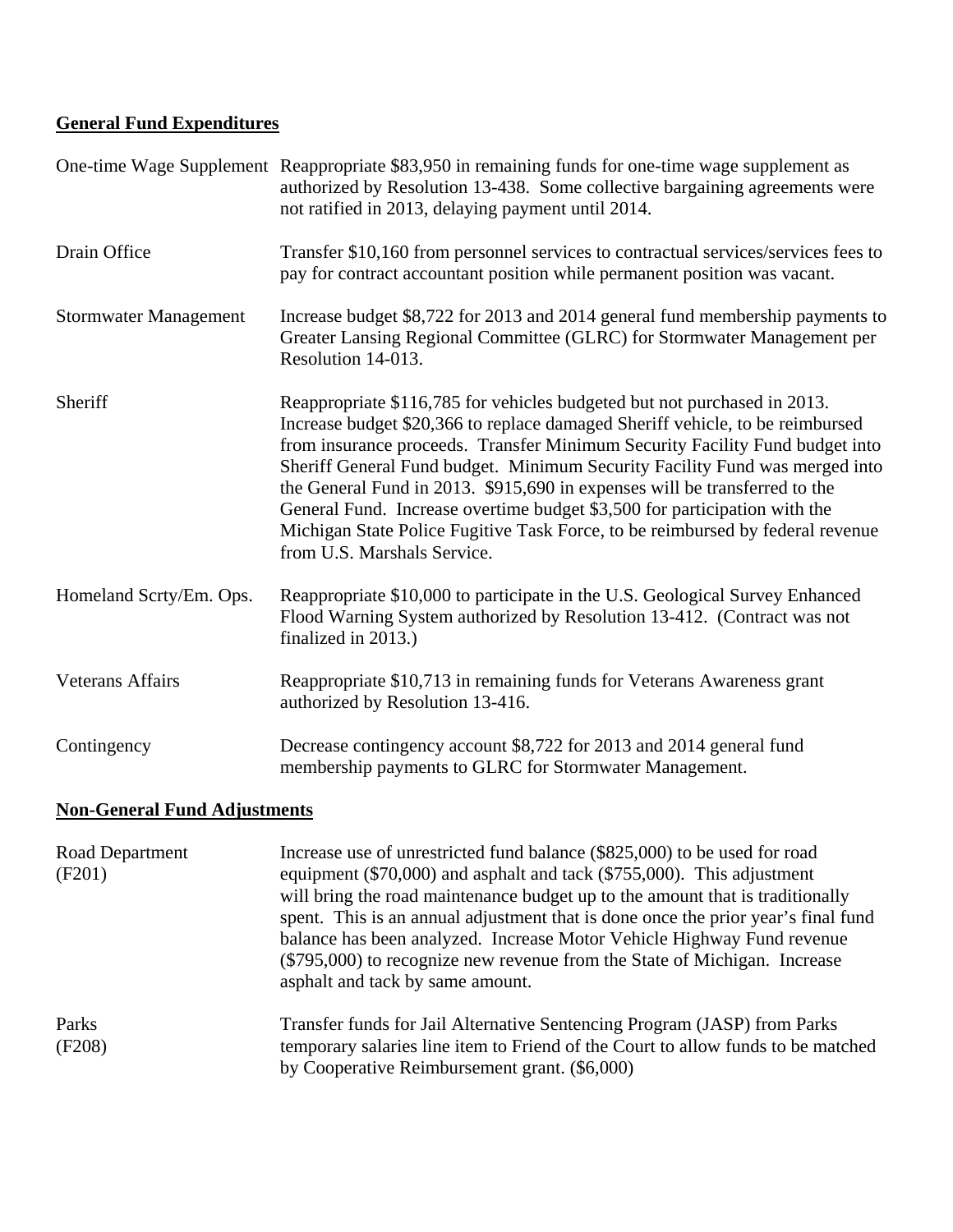| 911 Center<br>(F211)                      | Reappropriate funds for new phone system authorized by Resolution 13-419<br>(\$100,000) and microwave project authorized by Resolution 13-192 (\$31,396).                                                                                                                                                                                                                                                                                                                                                                                                                                                                                                                                                                                                                       |
|-------------------------------------------|---------------------------------------------------------------------------------------------------------------------------------------------------------------------------------------------------------------------------------------------------------------------------------------------------------------------------------------------------------------------------------------------------------------------------------------------------------------------------------------------------------------------------------------------------------------------------------------------------------------------------------------------------------------------------------------------------------------------------------------------------------------------------------|
| Friend of the Court<br>(F215)             | Transfer funds for Jail Alternative Sentencing Program (JASP) from Parks<br>temporary salaries line items (\$6,000) to Friend of the Court to allow funds to be<br>matched by Cooperative Reimbursement grant (\$11,647) for a total JASP budget<br>of \$17,647.                                                                                                                                                                                                                                                                                                                                                                                                                                                                                                                |
| Hotel/Motel<br>(F230)                     | Reappropriate and transfer remaining funds for Fair computer upgrades per the<br>2013 capital budget (\$473).                                                                                                                                                                                                                                                                                                                                                                                                                                                                                                                                                                                                                                                                   |
| <b>Public Improvements</b><br>(F245)      | Reappropriate funds for the following capital improvement projects:<br>District Court power transfer switch (\$20,500), replace concrete in Lansing and<br>Mason (\$15,000), Animal Control roof replacement (\$85,000), Sheriff roof<br>replacement (\$32,715) and Mason Courthouse mold redemption (\$28,500) per<br>2012 capital budget, ADA Compliant Doors (\$12,000), replace Jail cooling tower<br>(\$77,399), kennel doors and frames at Animal Control (\$13,322) per 2013 capital<br>budget, and building assessment for a new Animal Shelter (\$42,243) approved by<br>Resolution 13-403.                                                                                                                                                                            |
| Potter Park/Zoo<br>(F258)                 | Reappropriate funds for the following capital projects not completed in previous<br>years: garden program (\$4,284) approved in 2010 capital budget, admissions<br>system (\$30,000) and security cameras/wireless internet (\$25,000) approved in<br>2011 capital budget, zoo and park graphics (\$10,000), zoo and park landscaping<br>$(\$8,753)$ , pavilion #2 roof repair $(\$96,425)$ , and moose & bison exhibit $(\$25,518)$<br>approved in 2012 capital budget, and glass block birdhouse (\$2,680), replace<br>bongo door (\$8,000), tiger training chute (\$2,000), storage building holding cages<br>$(\$6,000)$ , raven exhibit $(\$10,000)$ fencing between yak and clinic $(\$1,800)$ and<br>fencing exhibit upgrade (\$11,557) approved in 2013 capital budget. |
| Juv. Justice Millage<br>(F264)            | Reappropriate funds for the following projects at the Ingham County Family<br>Center; tuckpointing (\$28,198) per the 2012 capital budget, and door replacement<br>(\$4,752) and gym drinking fountain (\$1,600) per the 2013 capital budget.                                                                                                                                                                                                                                                                                                                                                                                                                                                                                                                                   |
| Fam.Div. Child Care<br>(F292)             | Transfer funds from contractual services to pay for Family Division's portion of<br>Americorps position assigned to the Ingham County Family Center (\$7,916).                                                                                                                                                                                                                                                                                                                                                                                                                                                                                                                                                                                                                  |
| Fair<br>(F561)                            | Reappropriate remaining funds for computer upgrades per the 2013 capital<br>budget (\$473). Funds will be transferred from hotel/motel fund balance.                                                                                                                                                                                                                                                                                                                                                                                                                                                                                                                                                                                                                            |
| <b>Bldg Authority Operating</b><br>(F631) | Reappropriate funds for the following capital improvement projects at the<br>Human Services Building: signage (\$10,725) per the 2009 capital budget, garage<br>tuckpointing $(\$14,804)$ and parking lot replacement $(\$61,056)$ per the 2012 capital<br>budget, and vestibule heaters (\$8,100) per the 2013 capital budget. Reappropriate<br>funds for a metal detector at the Veterans Memorial Courthouse/Grady Porter<br>Building per the 2012 capital budget (\$4,300).                                                                                                                                                                                                                                                                                                 |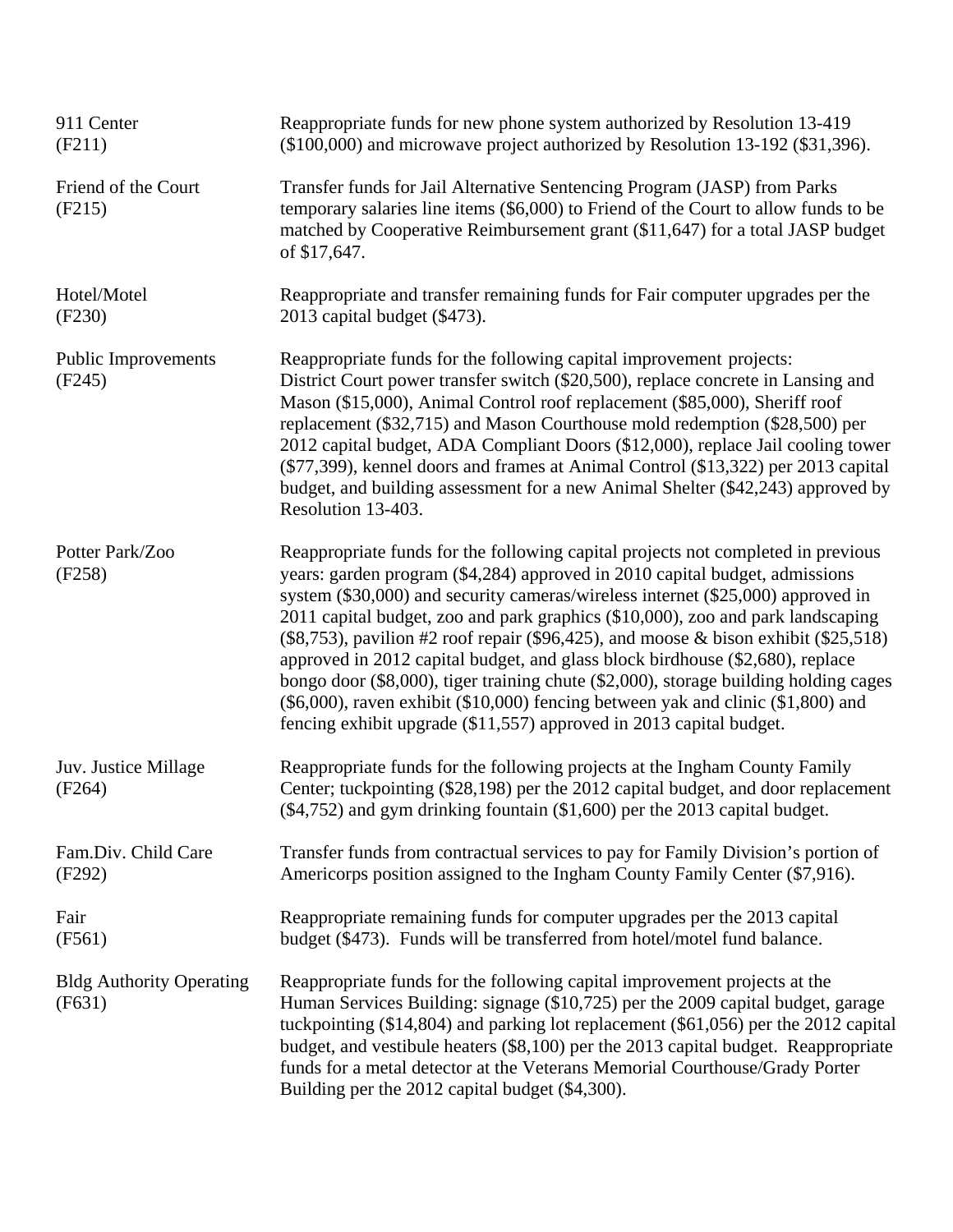| <b>MIS</b><br>(F636)             | Reappropriate remaining funds for the following projects: Probate Court scanning<br>project (\$191,953) approved by Resolution 11-120, Prosecuting Attorney imaging<br>project (\$10,554) approved in 2012 capital budget and Clerk imaging project<br>$(\$10,668)$ approved by Resolution 13-199.                                                                                                                                                                                                                                                                                                                                                                                                                                                                                                                                                                                                                                                                                                              |
|----------------------------------|-----------------------------------------------------------------------------------------------------------------------------------------------------------------------------------------------------------------------------------------------------------------------------------------------------------------------------------------------------------------------------------------------------------------------------------------------------------------------------------------------------------------------------------------------------------------------------------------------------------------------------------------------------------------------------------------------------------------------------------------------------------------------------------------------------------------------------------------------------------------------------------------------------------------------------------------------------------------------------------------------------------------|
| Mach./Equip. Revolving<br>(F664) | Increase CIP upgrade funds to purchase the following replacement equipment:<br>one PC and monitor for Facilities (\$1,189), one PC and monitor for Community<br>Corrections (\$853), two PCs and monitors for Financial Services (\$1,710), one<br>PC and monitor for Animal Control (\$873), and a copier (\$742) and 2 printers<br>(\$1,261) at Probate Court. Reappropriate funds for the following projects: Circuit<br>Court imaging/scanning project (\$228,702), backscanning for Circuit Court<br>(\$50,000), video surveillance for District Court (\$4,200), and Sheriff in-car<br>camera project (\$16,500) per 2012 capital budget, phones and headsets for Parks<br>(\$4,184), Sheriff training rifles (\$325), video surveillance for District Court<br>(\$15,400), and portable recording equipment for Circuit Court (\$7,266) per 2013<br>capital budget. Increase budget for Drain Office copier (\$681) and Family<br>Division van security screen (\$107). (Costs were more than budgeted.) |